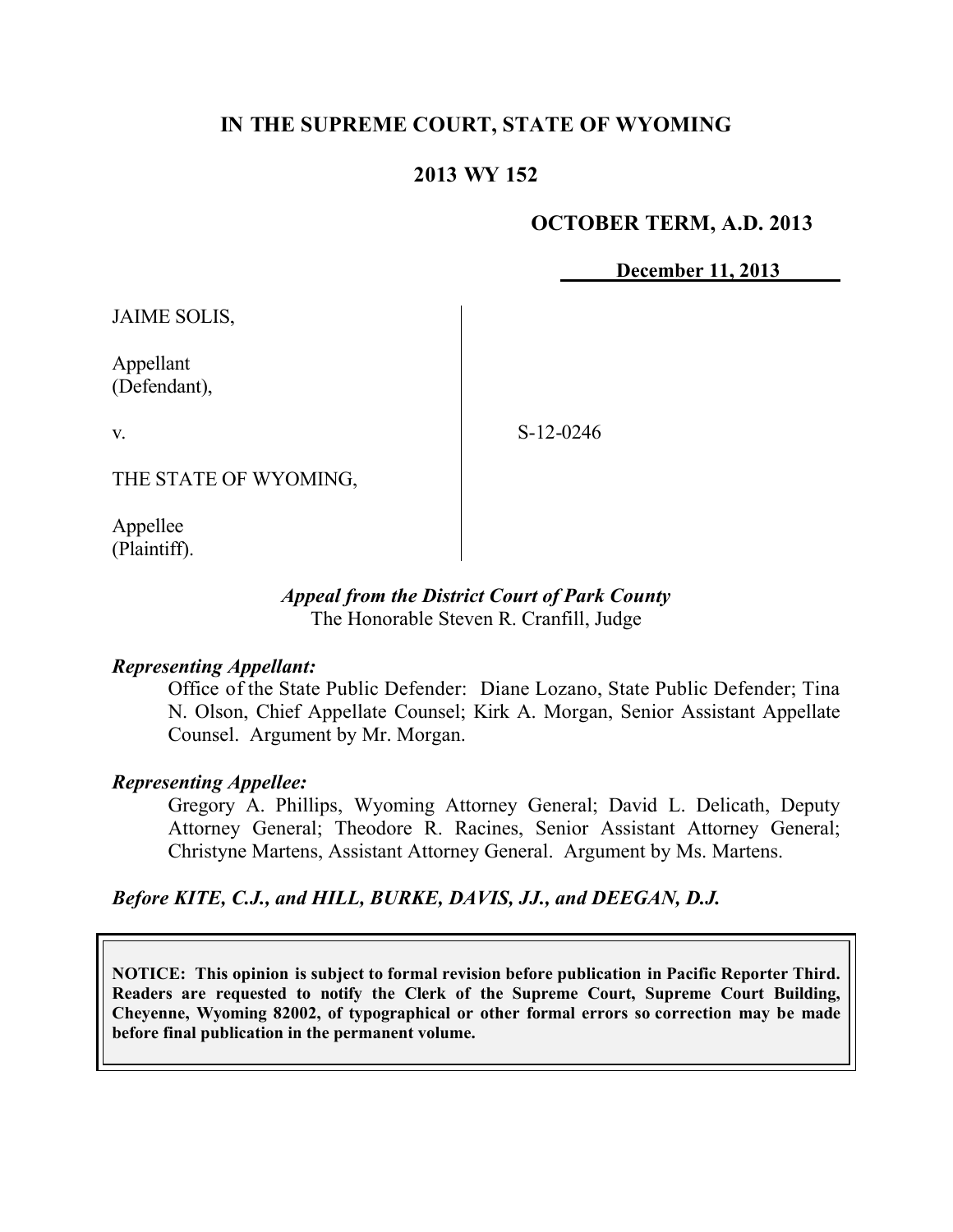#### **DEEGAN, District Judge.**

#### **INTRODUCTION**

[¶1] Appellant appeals his dual convictions by jury for violating Wyo. Stat. Ann. §§ 6-  $2-303(a)(vi)$  and  $6-2-303(a)(viii)$  (West 2010), each proscribing, in the disjunctive, Sexual Assault in the Second Degree.<sup>1</sup> The district court merged the convictions for purposes of sentencing only, imposing concurrent sentences of not less than three (3) nor more than five (5) years incarceration. Separate financial assessments were imposed in respect of each conviction.

[¶2] Appellant appeals on the basis of sufficiency of the evidence to establish he was in a position of authority as required by Wyo. Stat. Ann.  $\S$  6-2-303(a)(vi), prosecutorial misconduct in two counts and violation of his constitutional right to not be exposed to double jeopardy by the sufferance of two convictions for the same criminal act under disjunctive provisions of one statute. We affirm in all respects excepting the propriety of permitting two convictions to stand. In this respect, we reverse and remand for further proceedings in accord with this opinion.

#### **BACKGROUND**

[¶3] The victim, KO, was a twenty (20) year old freshman at Northwest Community College in Powell, Wyoming on April 15, 2010. At age fifteen (15), KO was diagnosed by a physician with fibromyalgia and arthritis, conditions which caused her musculoskeletal pain. Her doctors recommended massage therapy, amongst other modalities, to relieve her pain. A woman named Marion Bishop administered massage therapy to KO all during her high school years in Thermopolis, Wyoming. When KO arrived in Powell around September 2009 to attend Northwest Community College, she sought out a new massage therapist. Upon the advice of a local chiropractor, Jessica Tobin, KO selected Appellant, a forty-five (45) year old man who utilized space in Ms. Tobin's office. While there was no evidence Appellant was in fact a certified massage

 $\overline{a}$ 

(vi) The actor is in a position of authority over the victim and uses this position of authority to cause the victim to submit;

<sup>&</sup>lt;sup>1</sup> Wyo. Stat. Ann. § 6-2-303 provides in pertinent part as follows:

<sup>(</sup>a) Any actor who inflicts sexual intrusion on a victim commits sexual assault in the second degree if, under circumstances not constituting sexual assault in the first degree: \* \* \*

<sup>\* \* \*;</sup> or

<sup>(</sup>viii) The actor inflicts sexual intrusion in treatment or examination of a victim for purposes or in a manner substantially inconsistent with reasonable medical practices.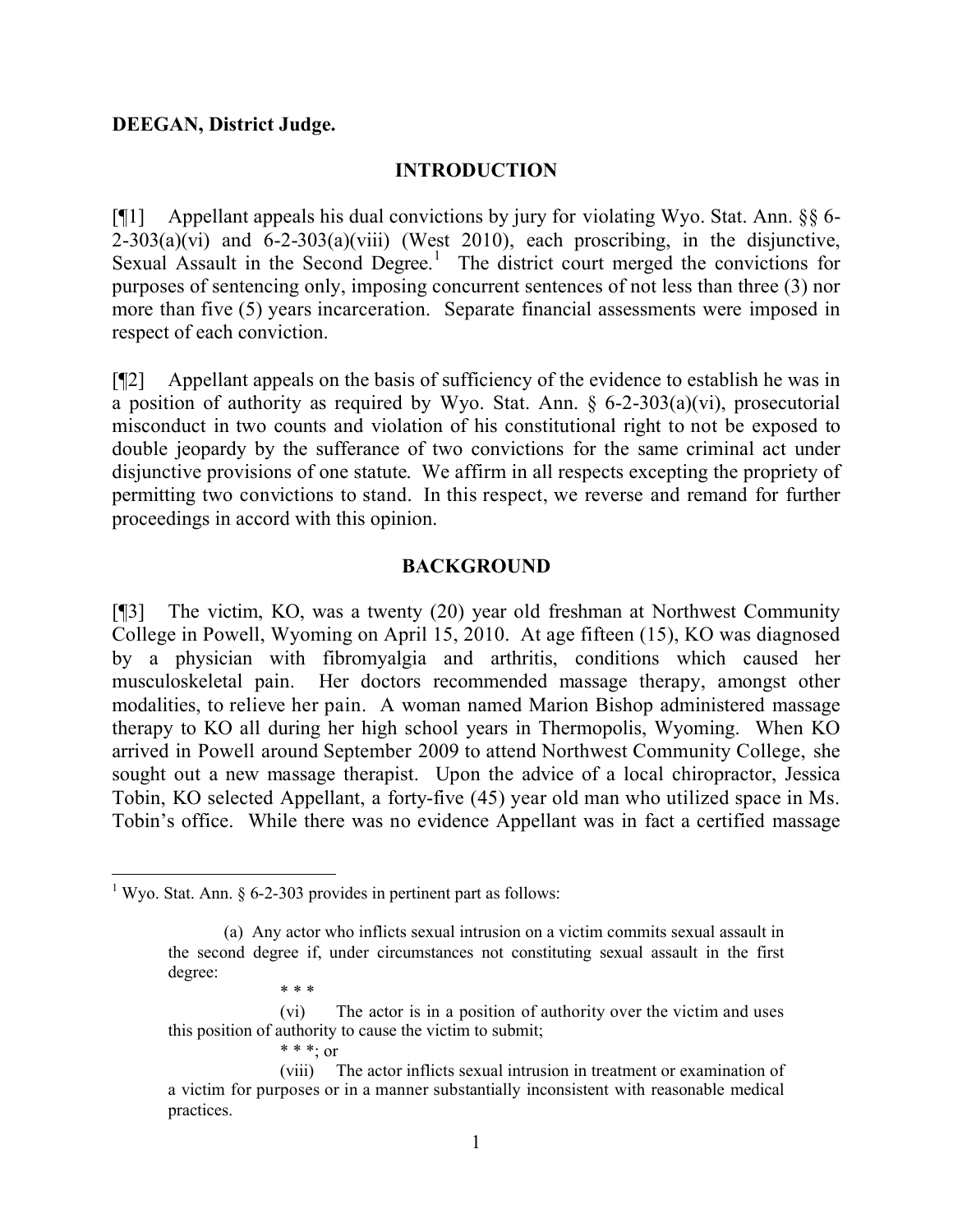therapist in another state (Wyoming does not require certification), the card he gave to KO indicated he was a certified massage therapist.

[¶4] KO advised Appellant she sought out his services because she suffered from fibromyalgia and arthritis. As she started her massage regimen with Appellant, KO followed the same procedure she had followed all during her high school years when she was regularly administered massage therapy by Ms. Bishop: she removed all of her clothing and positioned herself under a sheet—all outside the presence of the massage therapist. When she was ready for the massage to begin, the massage therapist would enter the room and begin the massage. Ms. Bishop or Appellant would administer massage to the various parts of KO's body, all the time working around the sheet draping her so as to allow her to maintain her privacy in respect of her intimate parts. Until the incident in question, this is how Appellant conducted himself. Ms. Bishop testified it was important for a massage therapist to establish a sense of trust with a client, stating that "the more that they trust me, the more relaxed they would be. And the more relaxed they are, the more they benefit from it." Between September 2009 and April 15, 2010, KO received more than a dozen massages from Appellant—all without incident until April 15, 2010.

[¶5] On April 15, 2010, KO made arrangements for a massage by Appellant. It took place at the private space made available to Appellant at the offices of Ms. Tobin. Because she was menstruating, KO, as was her practice in such circumstances, shed all of her clothing except for her panties. She was wearing a tampon.

[¶6] The massage treatment began. First prone, then supine, KO submitted herself to Appellant's massage ministrations and followed his instructions—as she always had with Ms. Bishop and with Appellant. She completely trusted Appellant, as she had Ms. Bishop in Thermopolis. KO had informed Appellant, prior to the massage, that her legs, hips and knees were particularly bothering her and would thus need special attention.

[¶7] Once KO was supine, Appellant massaged KO's knees, then her hips. Then, towards the end of the massage, unexpectedly and without her consent, Appellant, according to KO, slipped his hand inside her underwear and digitally penetrated her vagina. As he was doing this, he was touching her breasts with his other hand. Appellant had never previously massaged KO in any area close to her vagina. As Appellant continued in-and-out motions with his fingers in her vagina, her tampon was pushed further up into her vagina in a painful way. In shock, KO said nothing.

[¶8] At the conclusion of the massage session, Appellant told KO, "I hope you enjoyed this. It's one of my nontraditional massages." KO said nothing to Appellant. She paid him the agreed sum of \$25.00 (the student rate quoted to KO by Appellant), dressed, left the building, drove several blocks in her vehicle, pulled over, and broke down crying.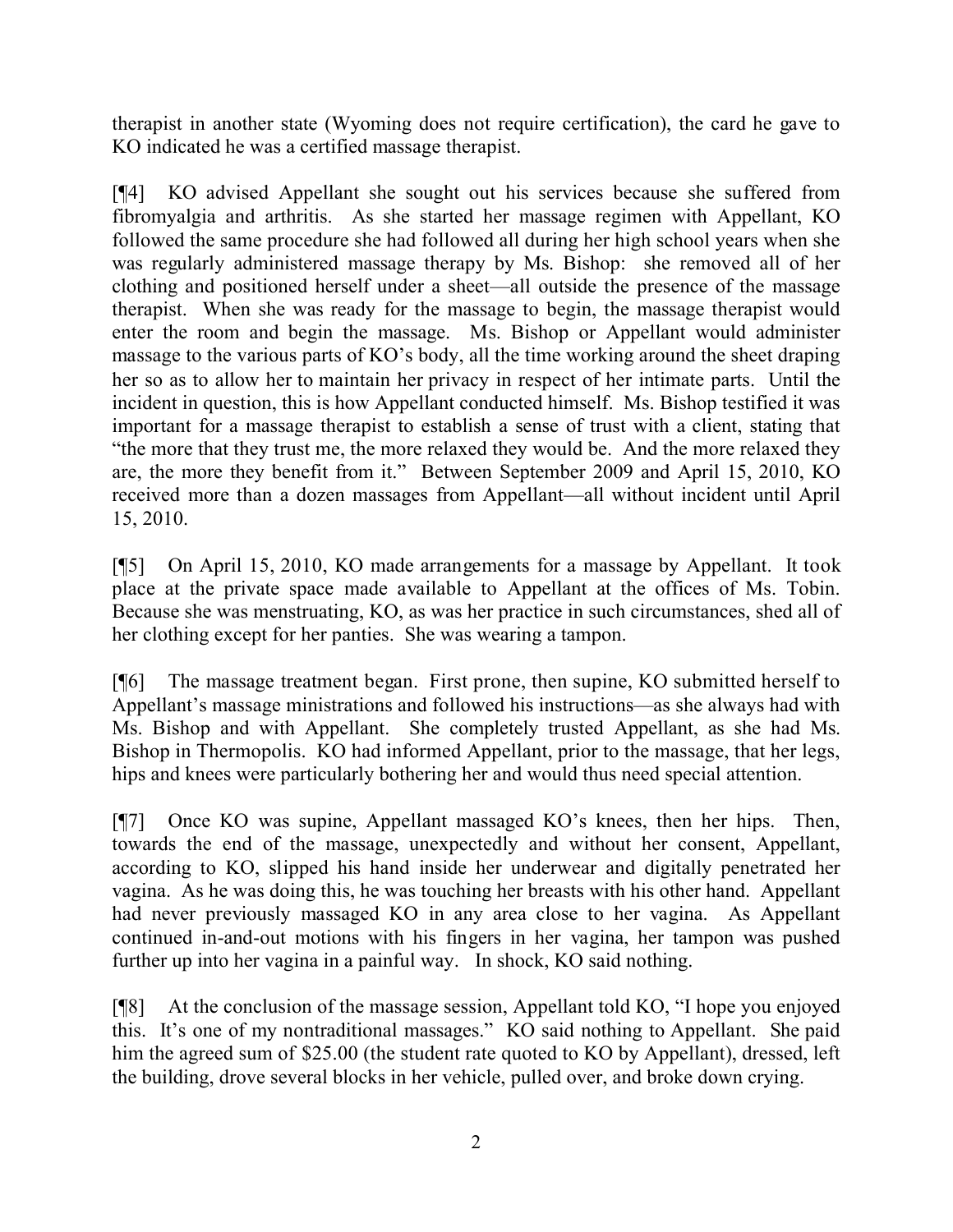[¶9] The next day, KO interrupted her college schedule and drove home to Thermopolis. Her parents were out of town. At Sunday services two days later, she informed her LDS bishop what had happened. That evening, her parents now returned home, she informed them of the incident. The local Chief of Police immediately responded to their home. He advised KO to report the incident to local law enforcement in Powell. She and her parents travelled to Powell the following day and reported the incident to Officer Brown of the Powell Police Department.

[¶10] Officer Brown made arrangements for a recorded phone call by KO to Appellant. During the call, Appellant repeatedly apologized to KO for putting his fingers in KO's vagina during the massage. He averred he thought they would both enjoy it. He stated other clients had enjoyed such an experience. He reiterated it was one of his nontraditional massages. He claimed he had massaged closer to her vagina during KO's previous massage session, so he thought it would be alright to go further. He stated there was no excuse for his digital penetration of KO.

[¶11] Two days after the recorded call, Appellant appeared at the Powell Police Department for an interview. Without knowledge his previous phone conversation with KO had been recorded, Appellant denied digitally penetrating KO or touching her breasts. He characterized a non-traditional massage as simply paying more attention to the hips and legs. He later provided a written statement in which he claimed he did no more than KO had requested.

[¶12] KO finished her spring semester at NWCC on-line and with some in-class time. Once the semester was over, she determined never to return to Powell again. In September 2010, she began a church mission in Virginia, to last eighteen months.

[¶13] Appellant went to trial before a jury on a consolidated Information charging him in two counts within the same statute and founded on the same act: a violation of Wyo. Stat. Ann.  $\S 6-2-303(a)(vi)$  and a violation of Wyo. Stat. Ann.  $\S 6-2-303(a)(viii)$ .

[¶14] In voir dire, the prosecutor averred the burden of proof in the case was proof beyond a reasonable doubt, although not proof beyond all doubt. Defense counsel explored the topic as well, even assigning percentages to the preponderance and clear and convincing standards of proof. He elicited agreement from the venire that, if selected to serve as jurors, each would adhere to the standard of proof beyond a reasonable doubt. In other remarks, the prosecutor did the same.

[¶15] The court read Instructions Nos. 6 and 7 to the jury before opening remarks, repeating these instructions to the jury before closing remarks. These were the elements instructions for each of the two charges, and each instruction advised the jury as to the burden of proof it was to apply to each charge, namely: proof beyond a reasonable doubt. Instruction No. 9, read to the jury before closing remarks, explained the presumption of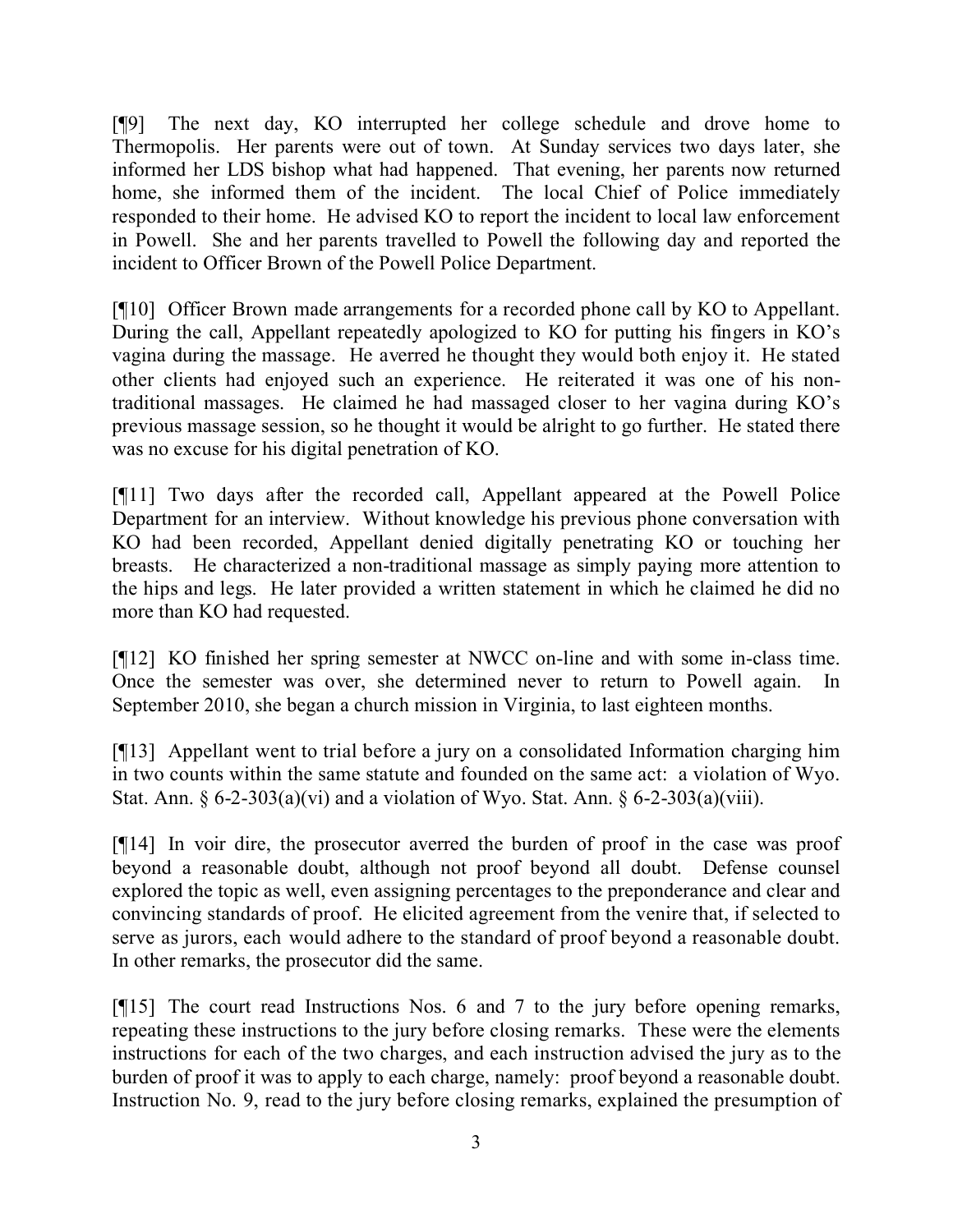innocence and included language repeating the State's burden of proof as being proof beyond a reasonable doubt.

[¶16] In opening remarks, the prosecutor painted the alleged victim, KO, as a person who from an early age suffered recurrent aches and pains that set her apart from other children. This condition was eventually diagnosed at age fifteen as fibromyalgia and arthritis. The prosecutor told the jury KO had strong religious beliefs. He averred she was a strong young woman who agreed, in spite of the assault against her, to engage in a recorded telephone conversation with Appellant. He claimed Appellant called KO a liar when he denied having digitally penetrated her in his statement to law enforcement given after the recorded telephone conversation. He asked the jury to consider the evidence about to be presented and hold Appellant accountable for what he had done. He reminded the jury the degree of proof required for conviction of either charge was proof beyond a reasonable doubt. In his opening remarks, defense counsel repeated the degree of proof required for conviction on either charge.

[¶17] In his examination of KO, the prosecutor elicited the following: her sympathetic parents were in court watching her testify; she felt different from other children when she was young on account of her physical ailments; she had certain physical limitations; she was prescribed medication to alleviate her chronic pain; she was the salutatorian of her high school graduating class; she followed her dream of attending college after high school; she was an impecunious college student happy to be able to pay only \$25 for a massage therapy session (the sessions were not covered by insurance); she was a good student studying her chosen field of pre-nursing; she suffered terribly from an emotional standpoint after the assault; she became so disaffected with Powell as the scene of the assault that she had to finish up part of her semester's course work on-line; and, once the semester was complete, she declined to return to Northwest Community College at all, for the time giving up her college career altogether because of the assault, and wishing never to return to Powell, Wyoming again. Instead, she commenced an eighteen month mission with her church. She planned to return to college somewhere else, but was unsure about pursuing the same career path.

[¶18] The prosecutor examined KO about her faith, eliciting she is a faithful member of the Church of Jesus Christ of Latter Day Saints who practices the tenets of her faith, including the proscription against pre-marital sexual relations, to include no intercourse and no sexual touching. The prosecutor questioned KO as to whether or not she had ever had any kind of a sexual relationship with a male prior to the assault, and she indicated she had not. When asked by the prosecutor if it was her wish to save herself for marriage, KO answered in the affirmative.

[¶19] In closing argument to the jury, the prosecutor stated the following in respect of the state's burden of proof: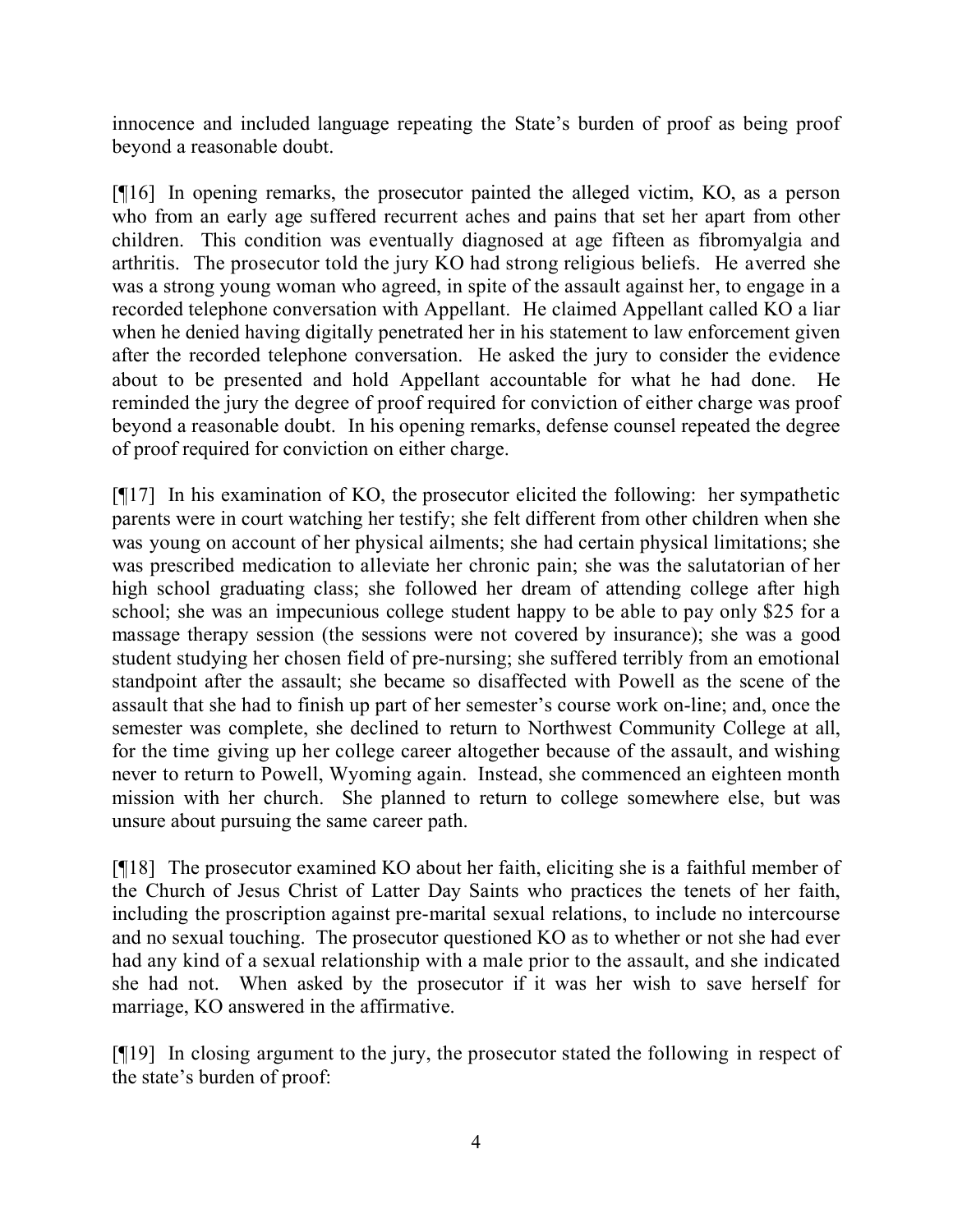First off, you have to know whose the burden of proof is, and I think by now it's been drilled to your head that it's the State's burden of proof. Okay. Well, that doesn't mean a whole lot unless you know what the burden of proof is. It's one of beyond a reasonable doubt. And I told you this in *voir dire* in the opening. It is the highest burden that any party will face in any courtroom in the United States. And for obvious reasons. It should be. It should be.

But it's not an insurmountable burden. The State of Wyoming – you are not permitted to attempt to define what "beyond a reasonable doubt" is. It is what it states. But sometimes it helps to know what something isn't to understand what it is.

It is not proof beyond all doubt. It is not proof to a mathematical certainty. And certainly it is not the State's obligation to prove the complete impossibility of [the Defendant's] innocence. You may think to yourself, "Wait a minute. So we can potentially be convicting someone who is not guilty?" No. That's not what it says at all. It just says proof beyond a reasonable doubt.

So what does that mean? How do you make that decision? You do it just like [you do] in your everyday lives when you decide to go to the store, when you decide to believe this friend and not that friend when they are telling you different stories. You use your everyday common sense to determine: Does this make sense? Is what the State's saying reasonable? Is what the defense claims, is that reasonable? If it's not reasonable, you disregard it, just like you do in your everyday lives.

[¶20] The prosecutor later added:

It's a tough job that you do as jurors. There is no doubt about it. It's a tough job. I know it's human nature to forgive. But under your oath, that's not your right. Forgiveness is up to [KO], not you. Under your oath, your job is to find justice. Your job is to hold [the Defendant] accountable to what happened to  $[KO]$  on April  $15<sup>th</sup>$  of 2010. If [KO] somewhere down the road decides to forgive [the Defendant], that's up to you – that's up to her not you.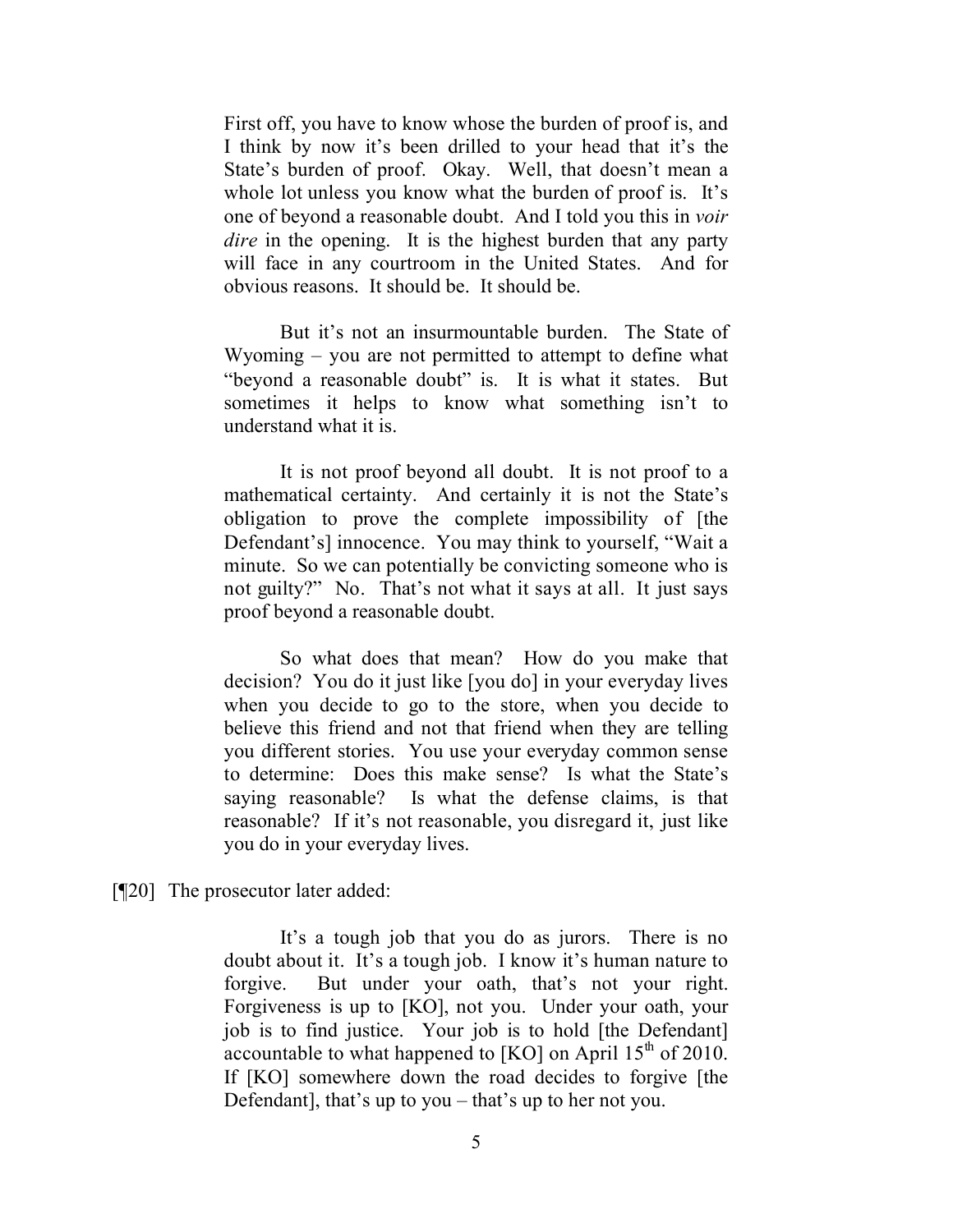[¶21] In his closing argument, defense counsel on more than one occasion re-visited the proposition the jury was guided by the standard of proof beyond a reasonable doubt in considering each charge. In rebuttal, the prosecutor stated:

> What's the one thing no one's ever asked from the defense: How do you think [KO] feels? At least he's being attacked for something he did. [KO] was put through that, and she didn't ask for any of it. And not once has the defense asked you to consider her. Not once.

> The defendant got exactly what was coming to him, and he is here because of his own conduct. [KO] is not here because of anything she did. She's here because of what [the Defendant] did. And I ask you to hold him accountable for that conduct.

[¶22] After deliberating, the jury convicted Appellant of both counts charged in the Consolidated Information. The parties agreed one criminal act supported both convictions, and, as a result, the sentences ought to merge. The District Court, being of like mind, imposed two concurrent terms of not less than three (3) nor more than five (5) years incarceration. However, the District Court entered two convictions and imposed separate (non-merged) financial assessments in respect of each one.

[¶23] This appeal followed.

## **ISSUES PRESENTED**

[¶24] We discern the following issues.

Issue #1:

Whether or not there was sufficient evidence to support a jury finding of "position" of authority" as required for conviction under Wyo. Stat. Ann.  $\frac{6}{2}$ -303(a)(vi).

Issue  $#2$ :

Whether or not the prosecutor, in his closing argument to the jury, engaged in prosecutorial misconduct when he attempted to define the term "reasonable doubt."

Issue #3: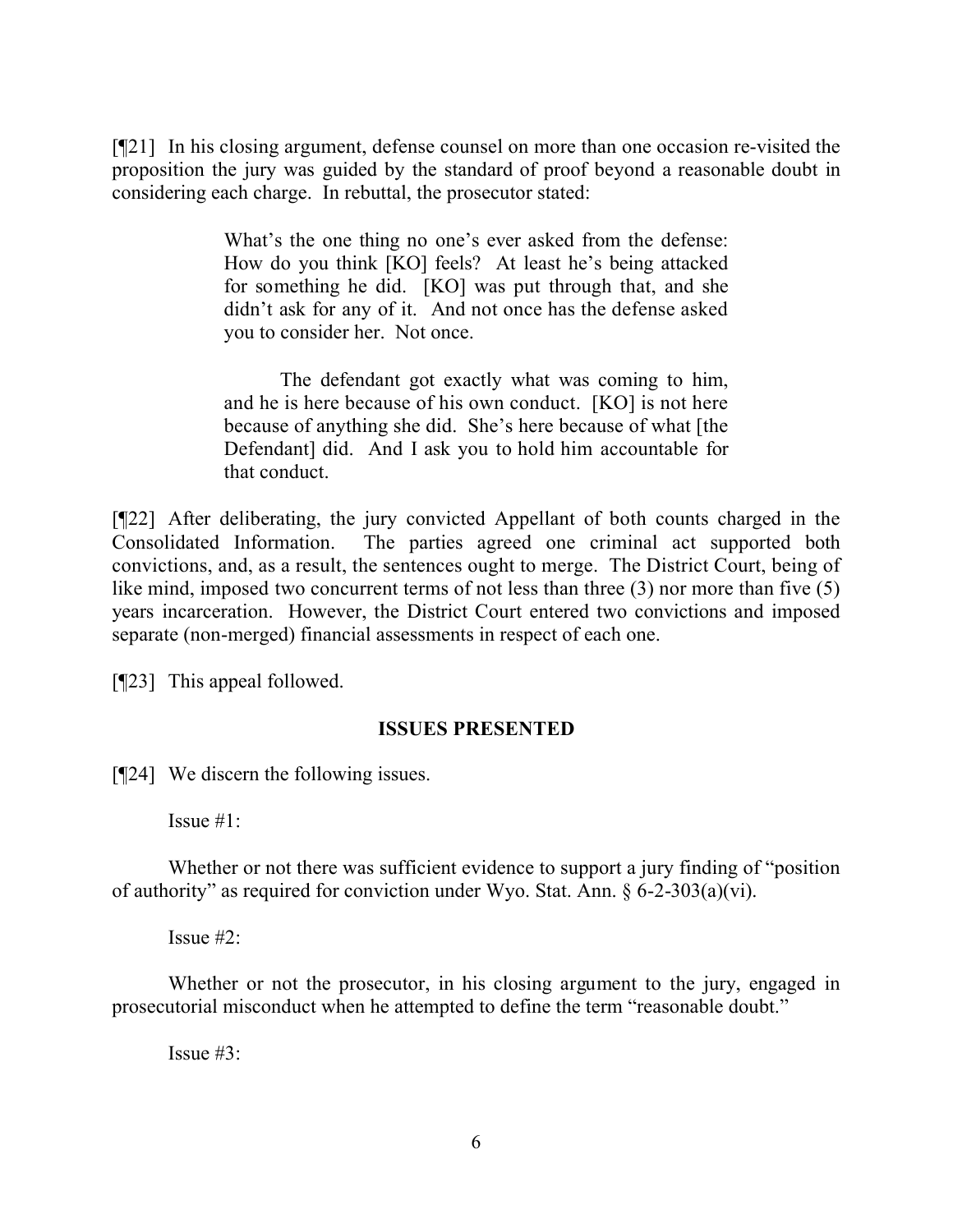Whether or not the prosecutor, in his opening remarks and closing argument, as well as in development of the evidence, urged the jury to convict Appellant on an improper basis by painting the victim as a sympathetic figure, including eliciting impermissible victim impact evidence, eliciting an emotional response to the victim by the jury, and urging the jury to hold the Defendant accountable.

Issue  $#4$ :

Whether the constitutional protection against double jeopardy requires this court to vacate one of the two convictions under disjunctive provisions of one statute when both convictions rest upon the same criminal act.

### **DISCUSSION**

*Issue #1: Whether or not there was sufficient evidence to support a jury finding of "position of authority" as required for conviction under Wyo. Stat. Ann. § 6-2- 303(a)(vi).*

#### *Standard of Review*

[¶25] Appellant challenges whether or not he occupied a "position of authority" as that term is defined by statute, so as to support his conviction for violating Wyo. Stat. Ann. §  $6 - 2 - 303(a)(vi)$ .

[¶26] Wyo. Stat. Ann. § 6-2-303 provides in pertinent part:

 (a) Any actor who inflicts sexual intrusion on a victim commits sexual assault in the second degree if, under circumstances not constituting sexual assault in the first degree[.]

\* \* \*

(vi) The actor is in a position of authority over the victim and uses this position of authority to cause the victim to submit[.]

[ $[27]$ ] Wyo. Stat. Ann. § 6-2-301(a)(iv) provides:

"Position of authority" means that position occupied by a parent, guardian, relative, household member, teacher, employer, custodian *or any other person who, by reason of his position, is able to exercise significant influence over a person; . . .*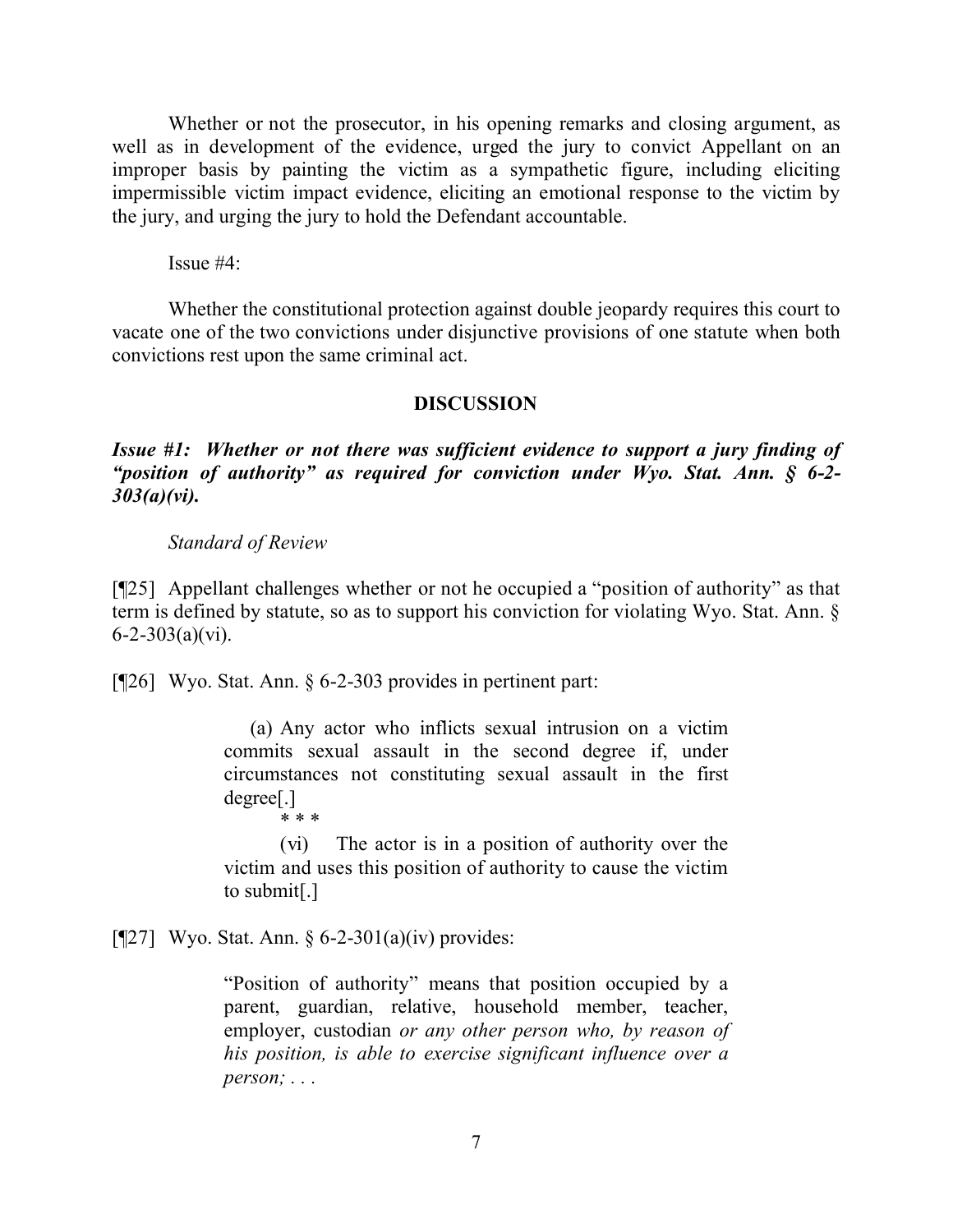(emphasis added).

[¶28] The State contends Appellant was in a position of authority over the victim because, as a massage therapist, he was a "person who, by reason of his position, [was] able to exercise significant influence over [the victim.]" *Id*. Appellant demurs.

[¶29] The parties agree we are to apply two standards of review, *de novo* as to the construction of the statute and, in evaluating the sufficiency of the evidence to support a conviction, the familiar standard:

> [W]e examine and accept as true the State's evidence and all reasonable inferences which can be drawn from it. We do not consider conflicting evidence presented by the defendant. We do not substitute our judgment for that of the jury; rather, we determine whether a jury could have reasonably concluded each of the elements of the crime was proven beyond a reasonable doubt. This standard applies whether the supporting evidence is direct or circumstantial.

*Craft v. State*, 2013 WY 41, ¶ 18, 298 P.3d 825, 830-31 (Wyo. 2013) (quoting *Dawes v. State*, 2010 WY 113, ¶ 17, 236 P.3d 303, 307 (Wyo. 2010) (citations omitted)).

## *Discussion*

[¶30] We have previously concluded Wyo. Stat. Ann.  $§$  6-2-301(a)(iv) is not unconstitutionally void for vagueness under the Wyoming Constitution or the United States Constitution. *Scadden v. State,* 732 P.2d 1036, 1039-43 (Wyo. 1987). The issue presented in *Scadden* was whether or not a teacher/volleyball coach involved in sexual relationships with high school volleyball players was in a position of authority *vis à vis* his players. The inquiry was whether he was a "person who, by reason of his position, [was] able to exercise significant influence over a person; . . ," as required by the portion of the statutory definition under which he was charged, so as to support a conviction for second degree sexual assault. In *Scadden*, we concluded:

> [I]t is apparent that the legislature used the word "authority" to mean an externally granted power, not a self-generated control. One in a position of authority is a person who acquires that status by virtue of society and its system of laws granting to him the right of control over another.

*Id.* at 1042.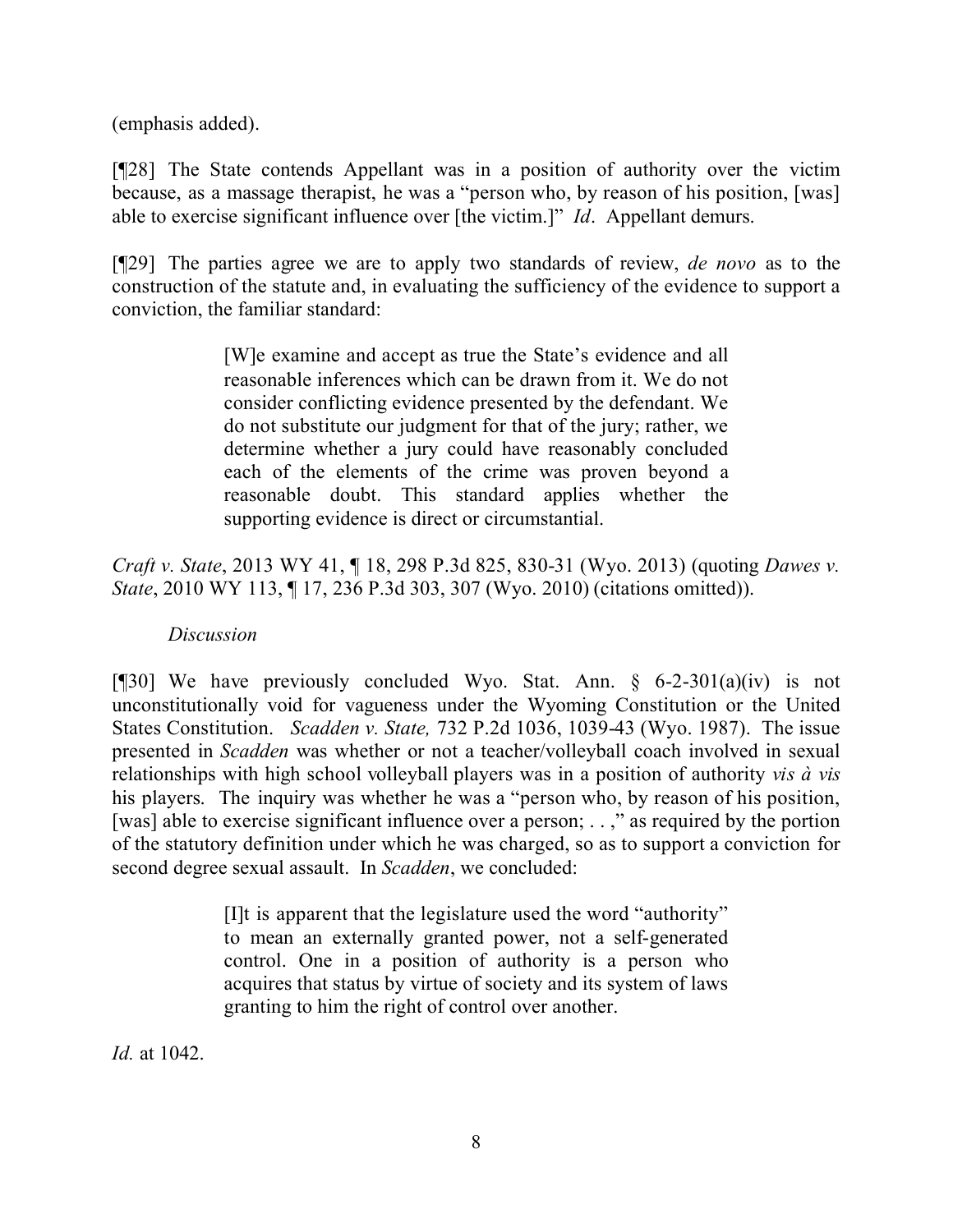[¶31] In *Faubion v. State,* 2010 WY 79, 233 P.3d 926 (Wyo. 2010) we again construed Wyo. Stat. Ann. § 6-2-301(a)(iv). The case involved a chiropractor accused of sexual impropriety with a client, and the State argued appellant was in a position of authority under the catch-all portion of the definition. We noted the practice of a chiropractor is governed by statute. We took "judicial notice that chiropractors govern themselves by a variety of ethical codes and at least one of them advises practitioners of 'Practices of Questionable Propriety' which includes that such practitioners shall not take physical advantage of any patient." *Id.* at *¶* 18, 233 P.3d at 931. We cited approvingly to a noted legal encyclopedia. "There is a fiduciary or trust relationship between a patient and her healers and transactions between them are closely scrutinized by the courts." *Id*. (citing 61 Am. Jur. 2d *Physicians, Surgeons and Other Healers*, §§ 142-143 (2002)). We discerned the purpose of the Legislature in enacting the provision in question was "to prohibit persons in such positions of authority from using those positions to cause any individual who might be subject to authoritative power to submit to sexual acts." *Faubion*, ¶ 17, 233 P.3d at 930. Significantly, in sustaining "position of authority" under the facts of the case, we averred "[i]t appears that Wyoming's statute is exceptionally inclusive both as written and as construed in *Scadden*." *Id.* at ¶ 19, 233 P.3d at 931.

[¶32] Most recently, in *Baldes v. State,* 2012 WY 67, 276 P.3d 386 (Wyo. 2012) we considered whether sufficient evidence in the record supported conviction of a certified nursing assistant for sexual assault in the third degree. Again, the State relied upon the catch-all language of Wyo. Stat. Ann.  $\S$  6-2-303(a)(iv). In determining there was sufficient evidence of "position of authority" to support the conviction, we stated:

> Although there are distinct differences between the job duties of a chiropractor and a certified nurse assistant, when we focus on the power and control aspects of those positions with respect to the clients or patients they serve, the same reasoning applies. *Power differentials exist in professional situations in which a service provider has knowledge, experience, and authority that the client seeks and needs from the provider.* In a situation involving a provider of medical services, a client may be rendered exceptionally vulnerable by the nature of the illness or disability for which he seeks services.

*Id.* at  $\P$  11, 276 P.3d at 389 (emphasis added).

[¶33] The foregoing line of cases illustrates that whether or not there is sufficient evidence an accused is in a "position of authority," as defined by Wyo. Stat. Ann. § 6-2-  $301(a)(iv)$ , is a mixed question of law and fact. With this in mind, we observe a massage therapist exercises control over a client when applying his or her remediative skills. He or she can and should instruct the client to move a leg, an arm, turn over, etc. so as to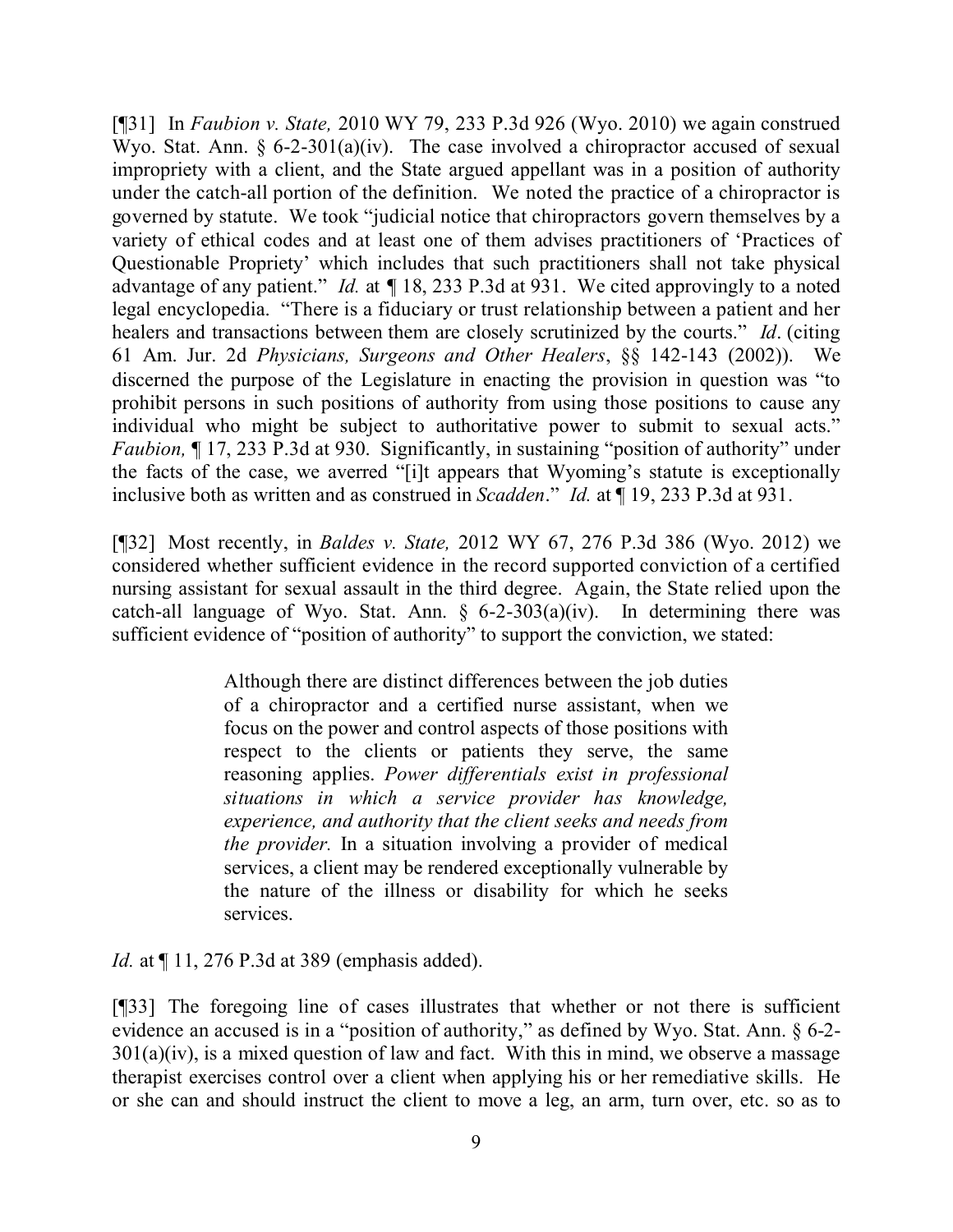more effectively treat the client. The client relies on the instructions of the massage therapist, who practices a specialized craft, in order to obtain the greatest relief. The client may be in an unclothed or partially clothed, not to mention especially relaxed, condition which puts the client in a vulnerable position *vis à vis* the massage therapist. From this, we determine in the massage therapist-client relationship there exists the power differential we highlighted in *Baldes*. As a result, based on our precedent, a massage therapist may indeed hold a position of authority, and the next question we must address is whether the record contains sufficient evidence to support the jury's determination that Appellant did hold such a position.

[¶34] According to the victim, she needed the services of a massage therapist, and, to this end, sought out the services of the Appellant. According to the victim's testimony, the Appellant held himself out as one with knowledge, experience and skill in the field of massage therapy. After first disrobing, as she had done in the past for her previous massage therapist, the victim followed the Appellant's every instruction, including shifting the position of her body during the massage therapy session so as to enable him to apply his ministrations. Importantly, the victim testified she completely trusted the Appellant; her previous massage therapist, Ms. Bishop, testified a relationship of trust between a massage therapist and a client is essential to a successful therapy regimen. This scenario clearly satisfies the "power differential" explicated in *Baldes.*

[¶35] The victim testified she was ordinarily completely naked for her massages with Appellant, and only because she was experiencing her menstrual period was she clad in panties (protecting her tampon from disturbance) during the massage therapy session in which the alleged assault occurred. A jury might easily conclude that in such a naked or near-naked state a person receiving a massage, like the victim, is especially vulnerable, particularly when the massage therapist is of the opposite sex and more than twice the client's age, as the testimony established was the case here. The client is alone and in an isolated space, also true here. A jury might further reasonably conclude the relaxed state into which a client like the victim falls as he or she is being massaged tends to weaken the attentiveness of the client and call, consequently, for greater trust in the massage therapist and for the exercise of increased responsibility on the part of the massage therapist. A jury might reasonably conclude a client in such circumstances, just like the victim, is easily violated by an unscrupulous massage therapist.

[¶36] Appellant suggests the testimony he was not subject to certification as a massage therapist in Wyoming augurs against the sufficiency of the evidence to support the proposition he was in a position of authority in relation to the victim. We cannot agree. To so conclude would elevate form over substance. While the craft of massage therapy is certified elsewhere, the question of certification of the craft in Wyoming neither adds to nor subtracts from the power differential present in the massage therapist-client relationship. Nor are we persuaded by Appellant's argument that a jury could not find he occupied a position of authority on account of the fact that he was employed by the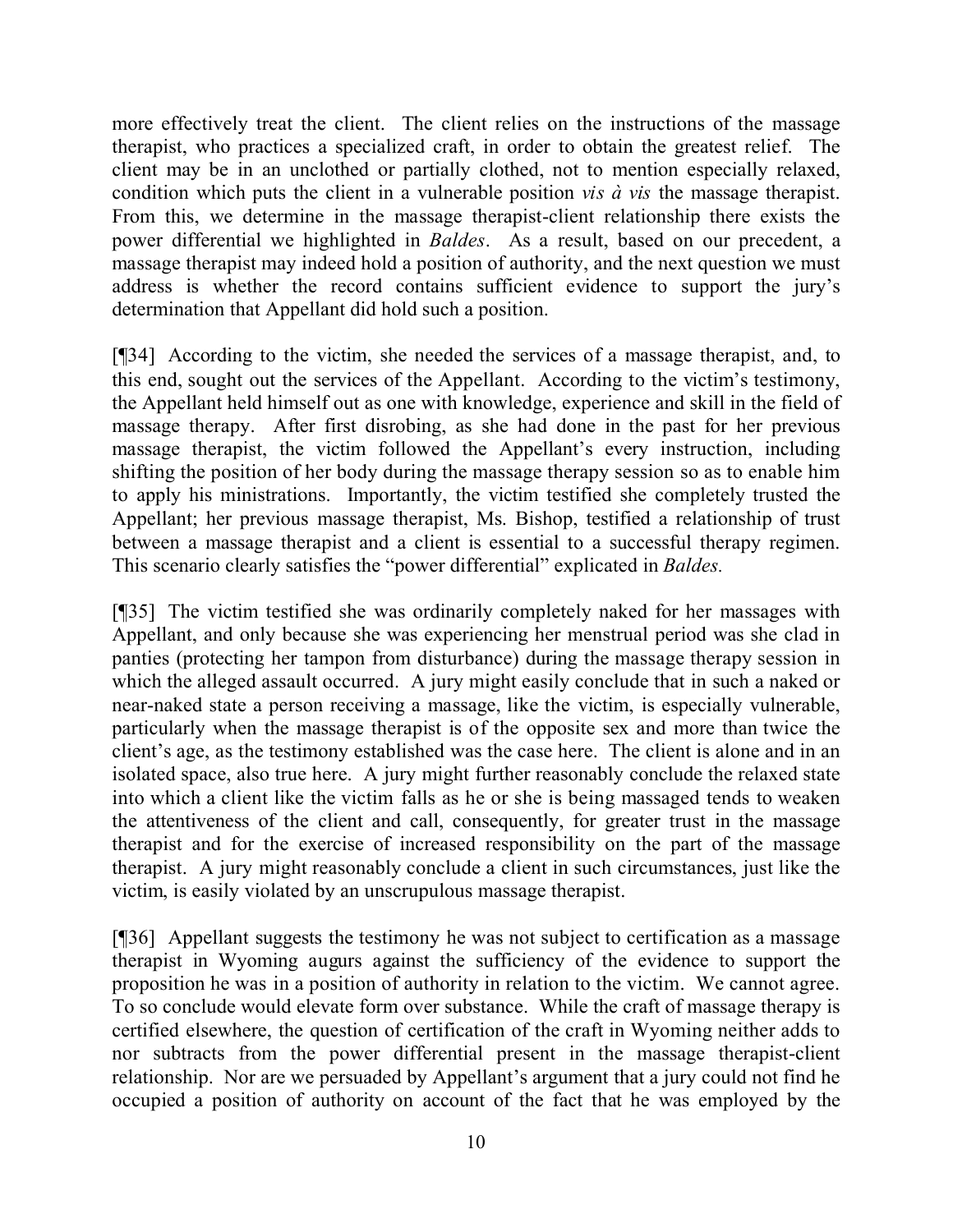victim, instead of the opposite. The employment arrangement does not alter the significant influence a massage therapist exercises over a client during a massage therapy session.

[¶37] In sum, we hold there is sufficient evidence in the record to enable a jury to conclude beyond a reasonable doubt the "power differential" we identified in *Baldes* is present and identified in stark relief in the massage therapist-client relationship that existed between the Appellant and the victim. That is, there is sufficient evidence in the record to support a jury determination by proof beyond a reasonable doubt that Appellant was in a position of authority over the victim.

*Issue #2: Whether or not the prosecutor, in his closing argument to the jury, engaged in prosecutorial misconduct when he attempted to define the term "reasonable doubt."*

*Issue #3: Whether or not the prosecutor, in his opening remarks and closing argument, as well as in development of the evidence, urged the jury to convict Appellant on an improper basis by painting the victim as a sympathetic figure, including eliciting impermissible victim impact evidence, eliciting an emotional response to the victim by the jury, and urging the jury to hold the Defendant accountable.* 

[¶38] We conjoin our treatment of the various claims of prosecutorial misconduct.

## *Standard of Review*

[¶39] When objection is interposed at trial, "[c]laims of prosecutorial misconduct are settled by reference to the **entire** record and hinge on whether a defendant's case has been so prejudiced as to constitute denial of a fair trial." *Strange v. State,* 2008 WY 132, ¶ 4, 195 P.3d 1041, 1043 (quoting *Arevalo v. State*, 939 P.2d 228, 230 (Wyo. 1997) (citations omitted; emphasis in original)). When, as here, there is no objection at trial, review is for plain error.

> Our plain error analysis requires that an appellant establish, by reference to the record, a violation of a clear and unequivocal rule of law in a clear and obvious, not merely arguable, way and that the violation adversely affected a substantial right resulting in material prejudice. Material prejudice is shown when a reasonable possibility exists that, but for the error, the jury would have returned a more favorable verdict.

*Dennis v. State,* 2013 WY 67, ¶ 42, 302 P.3d 890, 899 (Wyo. 2013) (internal citations and quotation marks omitted). "Reversal of a conviction on the basis of prosecutorial misconduct, which was not challenged in the trial court, is appropriate only when there is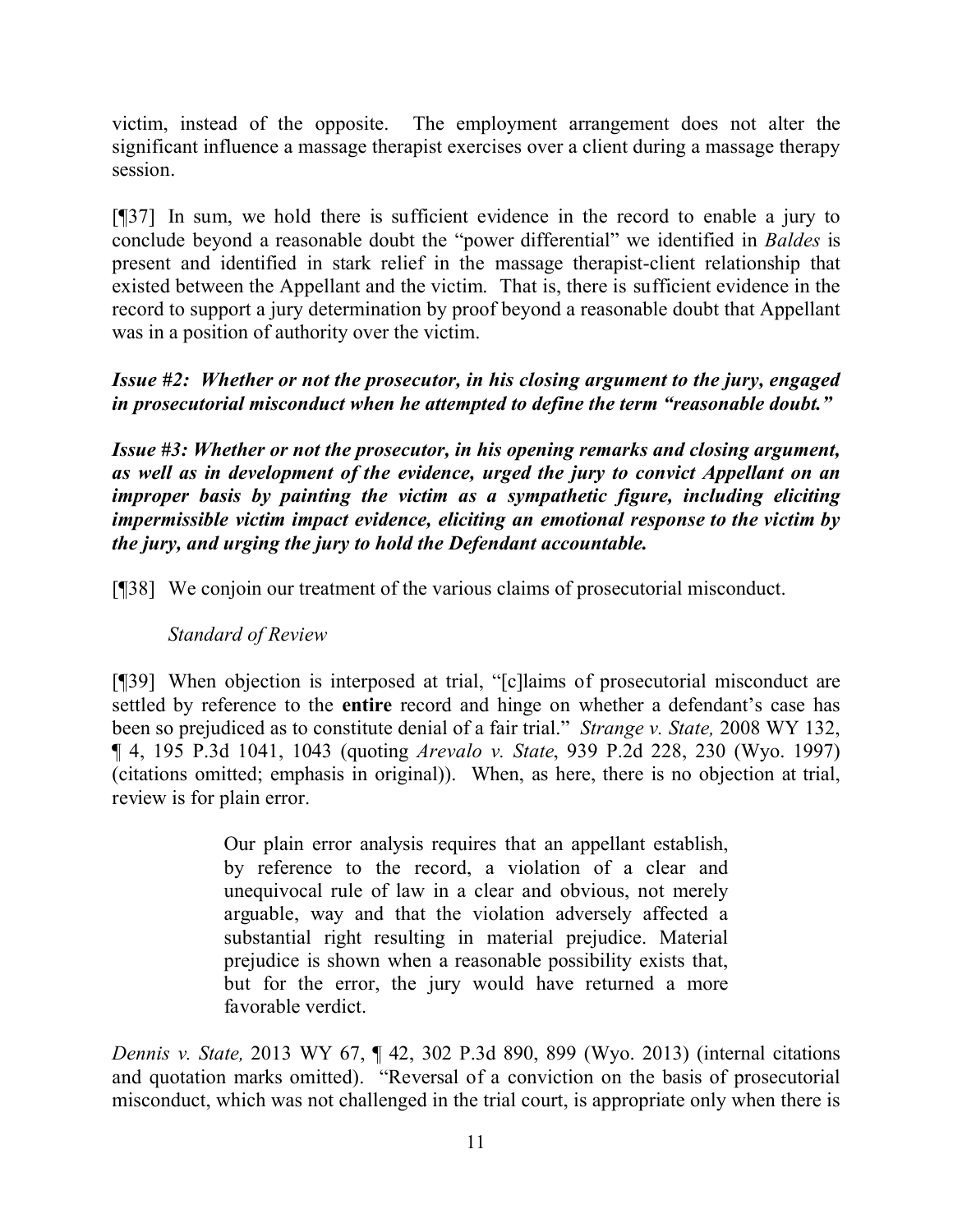a substantial risk of a miscarriage of justice." *Burton v. State,* 2002 WY 71, ¶ 13, 46 P.3d 309 (Wyo. 2002) (internal quotation marks and citations omitted).

[¶40] Insofar as challenges to a prosecutor's remarks in closing argument or rebuttal, we have previously averred we are disinclined to find plain error therein because we are reluctant to place the trial court in a position of having to *sua sponte* challenge remarks of counsel when there is otherwise no objection thereto. *Sanderson v. State,* 2007 WY 127, ¶ 37, 165 P.3d 83, 93 (Wyo. 2007).

[¶41] The burden rests upon Appellant to establish prosecutorial misconduct. *Seymore v. State,* 2007 WY 32, ¶ 17, 152 P.3d 401, 407 (Wyo. 2007) (abrogated on other grounds by *Granzer v. State*, 2008 WY 118, 193 P.3d 266 (Wyo. 2008)).

# *Discussion*

[¶42] Prosecutorial misconduct implicates the right to a fair trial and, as a consequence, due process of law. *Donnelly v. DeChristoforo,* 416 U.S. 637, 643, 94 S. Ct. 1868, 40 L. Ed. 2d 431 (1974) ("When specific guarantees of the Bill of Rights are involved, this Court has taken special care to assure that prosecutorial conduct in no way impermissibly infringes them."). For this reason, we carefully scrutinize claims a prosecutor has overreached in obtaining a conviction. We add the practical and obvious proposition that prosecutorial misconduct runs the risk of undermining what might otherwise be a sustainable conviction.

[¶43] In evaluating claims of prosecutorial misconduct, we weigh in the balance the pivotal and unique role of the prosecutor in trial court proceedings. "Jurors recognize the prosecutor's role as a leader of law enforcement in their community; they naturally regard the prosecutor as a symbol of authority; that recognition and regard may impress a jury, causing jurors to give significant weight to the words of a prosecutor." *Talley v. State,* 2007 WY 37, ¶ 21, 153 P.3d 256, 263 (Wyo. 2007). With a prosecutor, every remark rings with singular clarity. Consequently, improper remarks by a prosecutor, particularly a succession of them, can create a disproportionately strong negative penumbra around a defendant. This runs the risk a defendant will be convicted not on the basis of facts found by a jury but, instead, on the basis of speculation, passion and prejudice.

[¶44] With the foregoing in mind, we turn to Appellant's claims.

# *Remarks Concerning Reasonable Doubt*

[¶45] Appellant argues the prosecutor impermissibly attempted in closing statement to define reasonable doubt for the jury. The challenged remarks are well apparent from the record, and they are clear and obvious.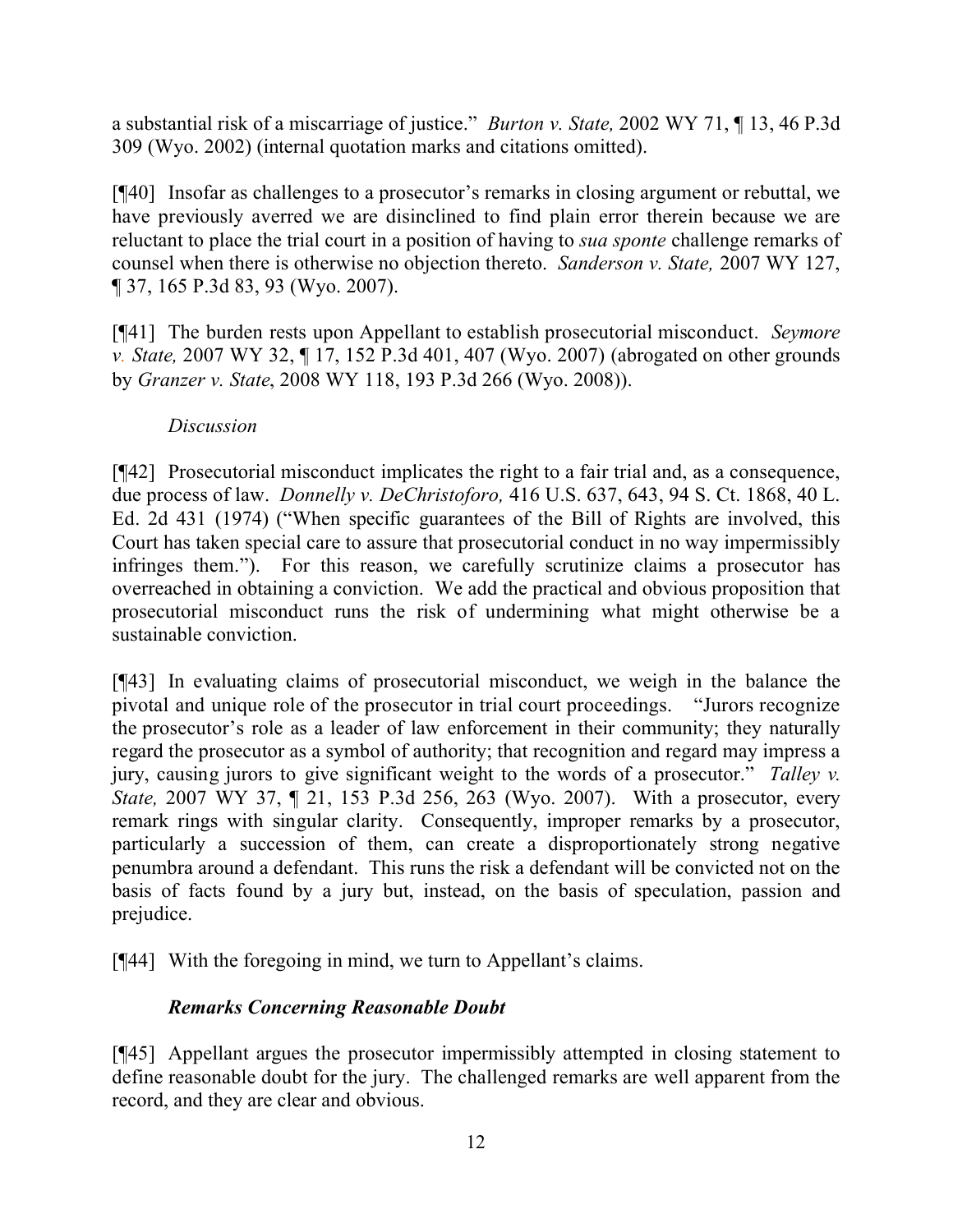[¶46] We next consider whether these remarks constitute a violation of a clear and unequivocal rule of law. To be sure, it is error for a prosecutor to attempt to define "reasonable doubt" for the jury. *Blakey v. State,* 542 P.2d 857, 861 (Wyo. 1975). On the other hand, although "[t]his Court has held that a definition of reasonable doubt is not required and that an attempt at defining the term might confuse the jury[,] [w]e have allowed . . . an explanation that the prosecution's burden of proof is not to establish guilt to an absolute certainty." *Rivera v. State,* 987 P.2d 678, 680 (Wyo. 1999) (internal citations omitted).

[¶47] In *Rivera,* the prosecutor in voir dire had stated to the venire:

[B]eyond a reasonable doubt is not the same thing as beyond all doubt. It's not the same thing as beyond a shadow of a doubt.

Would you all agree that proving something beyond all doubt or beyond a shadow of a doubt would be an impossible task? Does everyone realize that?

Nothing could be proven beyond any doubt whatsoever, and so the State's burden of proof is not beyond any doubt or beyond all doubt or beyond a shadow of a doubt; it's beyond a reasonable doubt.

*Id.* We concluded the statements of the prosecutor did not amount to a violation of a clear and unequivocal rule of law. "We disagree that the prosecutor instructed the jury on the definition of the term 'reasonable doubt.' Our review of the challenged statements reveals that the prosecutor merely explained that the prosecution's burden of proof was not beyond all doubt or beyond a shadow of a doubt." *Id.* at 681.

[¶48] The remarks in question in the instant case are not in any measure dissimilar to those at issue in *Rivera.* Consequently, our holding is the same. There is no plain error because Appellant has failed to persuade us the statements amounted to a violation of a clear and unequivocal rule of law.

[¶49] Even if this were not so, Appellant fails to demonstrate the claimed violation adversely affected a substantial right resulting in material prejudice. Beginning with voir dire, through opening and closing remarks, both the prosecutor and defense counsel impressed upon the jury its duty to apply to the evidence the standard of proof beyond a reasonable doubt. The court instructed no less than five times as to the appropriate standard of proof. Jurors are presumed to follow the court's instructions. *Weeks v. Angelone,* 528 U.S. 225, 234, 120 S. Ct. 727, 145 L. Ed. 2d 727 (2000). Contrary to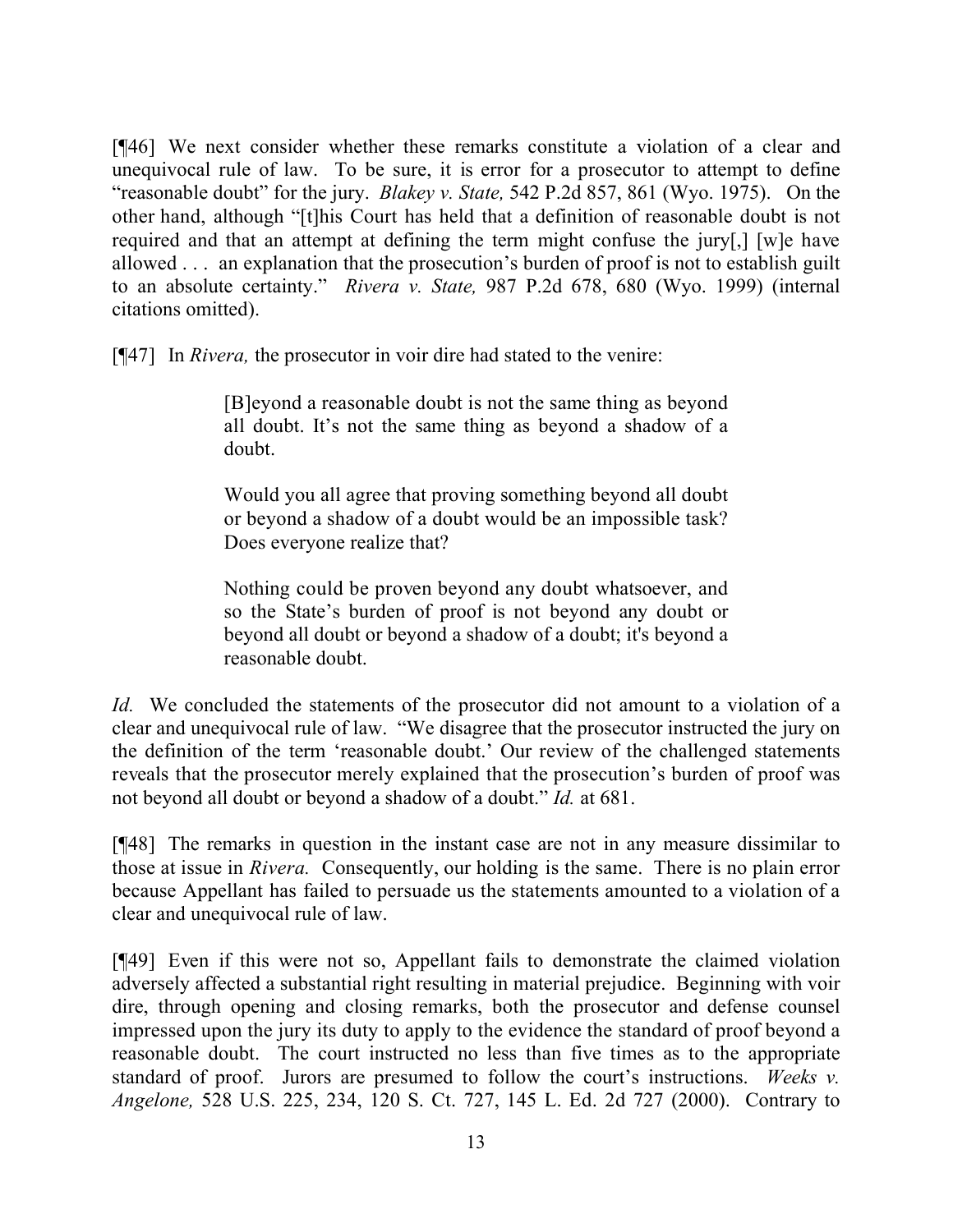Appellant's proposition in his brief that "[t]his case hinged completely on whether the jury believed K.O.'s testimony," there was significant additional evidence of guilt, to wit, Appellant's own statement in the recorded telephone call from the victim from which a reasonable jury could easily conclude he admitted the act of intrusion giving rise to the charges. In light of all the evidence and the surfeit of instruction on the proper burden of proof, we cannot conclude a reasonable possibility exists that, but for the claimed error, the jury would have returned a more favorable verdict. Nor, for the same reasons, is there a substantial risk of a miscarriage of justice resulting from the challenged remarks.

## *Conviction on an Improper Basis*

[¶50] We start by averring it is plainly inappropriate for a prosecutor to lead a jury to convict a defendant on a basis other than the facts. *See Hopkinson v. State,* 632 P.2d 79, 145 (Wyo. 1981) ("Arguments designed to appeal to the juror's prejudice or passion are improper . . . ."). After all, a jury is a fact-finding body. It is not a body assembled to cast moral judgment on a defendant. Remarks and evidence that tend to inflame the passions or prejudices of a jury cross the line separating fact from emotion, and such material causes us to carefully scrutinize the record for prosecutorial error.

[¶51] On the other hand, it is often difficult to parse out the effect on a jury of a potpourri of remarks and evidence sprinkled across a trial record. A certain amount of background information about an alleged victim in a criminal case, for example, is entirely appropriate. On the other hand, if the remarks and evidence build up a hue of sympathy, emotion and prejudice in favor of a victim to a point where the jury convicts on a basis other than facts found, the line has been crossed, and there is prosecutorial misconduct. Prosecutors continue to edge up to this line despite our decisions cautioning against conduct of this kind. *See Seymore,* ¶ 21, 152 P.3d at 410-11.

[¶52] Turning to the record, a careful review clearly indicates the prosecutor undertook throughout the trial to paint KO as a sympathetic figure. He alluded to her difficult teenage years suffering from fibromyalgia and arthritis. He pointed out how this made her feel different from other children. In spite of the assault on her, he reminded the jury she was strong enough to engage in a recorded telephone conversation with the defendant. She had strong religious beliefs that included a prohibition on pre-marital sexual activity or sexual touching.<sup>2</sup> She was salutatorian of her high school graduating class. The prosecutor elicited the victim's sympathetic parents were in court to support her. We find no transgression of law in any of this evidence or remarks related thereto.

<sup>&</sup>lt;sup>2</sup> This evidence, in addition to providing background information about the victim, was relevant to rebut what was at the very least an insinuation by Appellant that the victim had consented to the digital penetration of her vagina.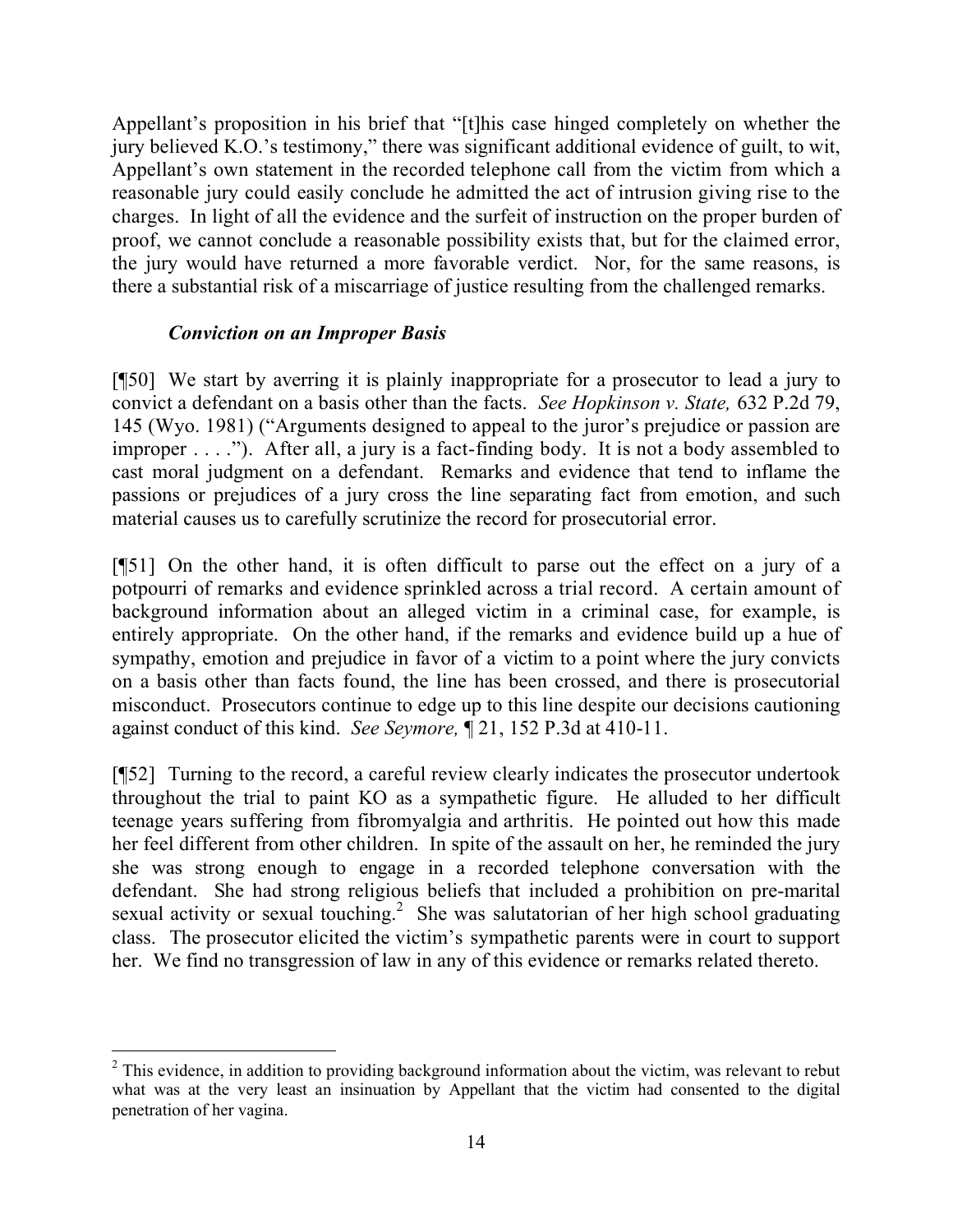[¶53] However, the prosecutor went further. He diligently elicited the alleged victim was a good student studying her chosen field of pre-nursing, but as a result of the assault she suffered emotional trauma, and she had to leave college, vowing never to return to Powell again. She had to take time off before even considering whether or not to resume her college career. She was so unsettled by the assault that she questioned her chosen profession in nursing. The clear import of the evidence the prosecutor elicited from the victim was that the victim suffered tremendously as a consequence of the unwanted assault by the Appellant.

[¶54] Appellant complains, and we agree, the foregoing amounts to forbidden victim impact testimony. *See Smith v. State,* 2005 WY 113, ¶ 15, 119 P.3d 411, 416 (Wyo. 2005) ("[V]ictim impact evidence is that evidence relating to the victim's personal characteristics and to the physical, emotional, or social impact of a crime on its victim and the victim's family."). This, however, does not end our inquiry. We must discern whether or not the evidence was adduced and argued for an improper purpose. For while we have previously held that victim impact testimony is admissible if it is relevant, *id.* at ¶ 18, 119 P.3d at 417 (finding no error where challenged evidence was adduced to support credibility), we have cautioned that its admission for an irrelevant purpose is error.

> It is clear that the testimony offered by the victims of this crime with respect to how it affected them in connection with their lives after the crime is absolutely irrelevant with respect to the issues before the jury. Their discussion of the impact of the crime upon them could not in any way serve to establish any of the elements of the crime of aggravated robbery. The only purpose must have been to attempt to arouse the passions of the jury. Consequently, we are satisfied that the admission of such evidence is error, and the trial courts are cautioned not to permit such evidence to be presented unless there is a clear justification of relevance.

*Justice v. State,* 775 P.2d 1002, 1010-1011 (Wyo. 1989).

[¶55] We cannot identify any relevant purpose for the victim impact testimony we have identified. It is too attenuated a proposition that it was presented to rehabilitate an attack on KO's credibility. As in *Justice,* we conclude the victim impact testimony was adduced with the object of arousing the passions of the jury against the defendant for the harm he caused the victim. Consequently, Appellant has established violation of a clear and unequivocal rule of law.

[¶56] The question now arises whether the violation adversely affected a substantial right resulting in material prejudice. For the same reasons outlined above in our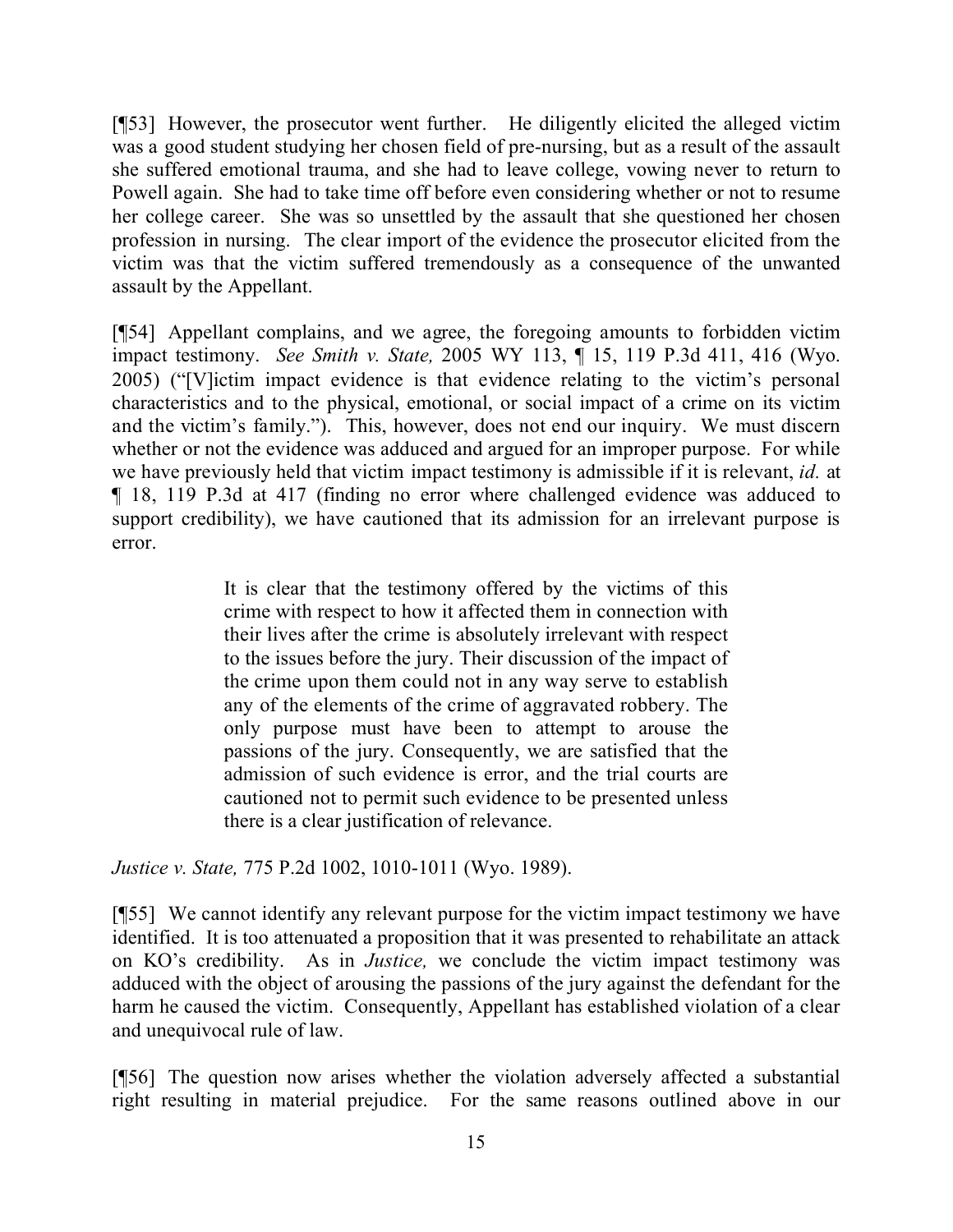discussion of whether the prosecutor attempted to define reasonable doubt for the jury, we decline to conclude that without the forbidden victim impact testimony the jury would have returned a more favorable verdict. Once again, we point to the abundance of evidence pointing to Appellant's guilt, to include his own admission to the act of digital penetration. As a consequence, there is no substantial risk of a miscarriage of justice resulting from the challenged remarks.

[¶57] Finally, we turn to Appellant's claim the prosecutor committed misconduct when he urged the jury to "hold the defendant accountable" for his acts. The prosecutor exhorted the jury to do just this in his opening and rebuttal remarks. In closing, he stated, "Your job is to hold Mr. Solis accountable to what happened to KO on April  $15<sup>th</sup>$  of 2010." Otherwise, the prosecutor did not dwell on this proposition.

[¶58] We have considered it an ingredient of cumulative error for a prosecutor to argue in closing remarks that in being selected to sit on a case the jury had agreed to hold someone accountable. So too for remarks in the same closing statement that the jury had a duty to find the defendant guilty of the crime charged. *Seymore,* ¶¶ 18, 20-21, 152 P.3d at 407-08, 410. However, we have also concluded that "asking the jury to hold the appellant responsible for the crime because the 'evidence shows you he is guilty,' is not the same as telling the jury that it has a duty to convict the defendant." *Yellowbear v. State,* 2008 WY 4, ¶ 74, 174 P.3d 1270, 1298 (Wyo. 2008).

[¶59] In applying the law to the facts of this case, we conclude the remarks of the prosecutor fall more into the category of asking the jury to hold the defendant accountable for a crime the evidence shows he committed rather than insisting it was the jury's duty to find the defendant guilty. Even describing the jury's task as a "job" falls short of arguing it had a duty to convict. It is merely another way of saying the jury swore an oath to listen to the evidence and arrive at a verdict according to the instructions from the court. By comparison, when a prosecutor argues the jury has a "duty" to convict this amounts to a suggestion the jury has no alternative but to convict.

[¶60] We therefore cannot identify violation of a clear and unequivocal rule of law in the challenged statements of the prosecutor. This ends the inquiry and, again, we find no plain error.

*Issue #4: Whether the constitutional protection against double jeopardy requires this court to vacate one of the two convictions under disjunctive provisions of one statute when both convictions rest upon the same criminal act.*

*Standard of Review*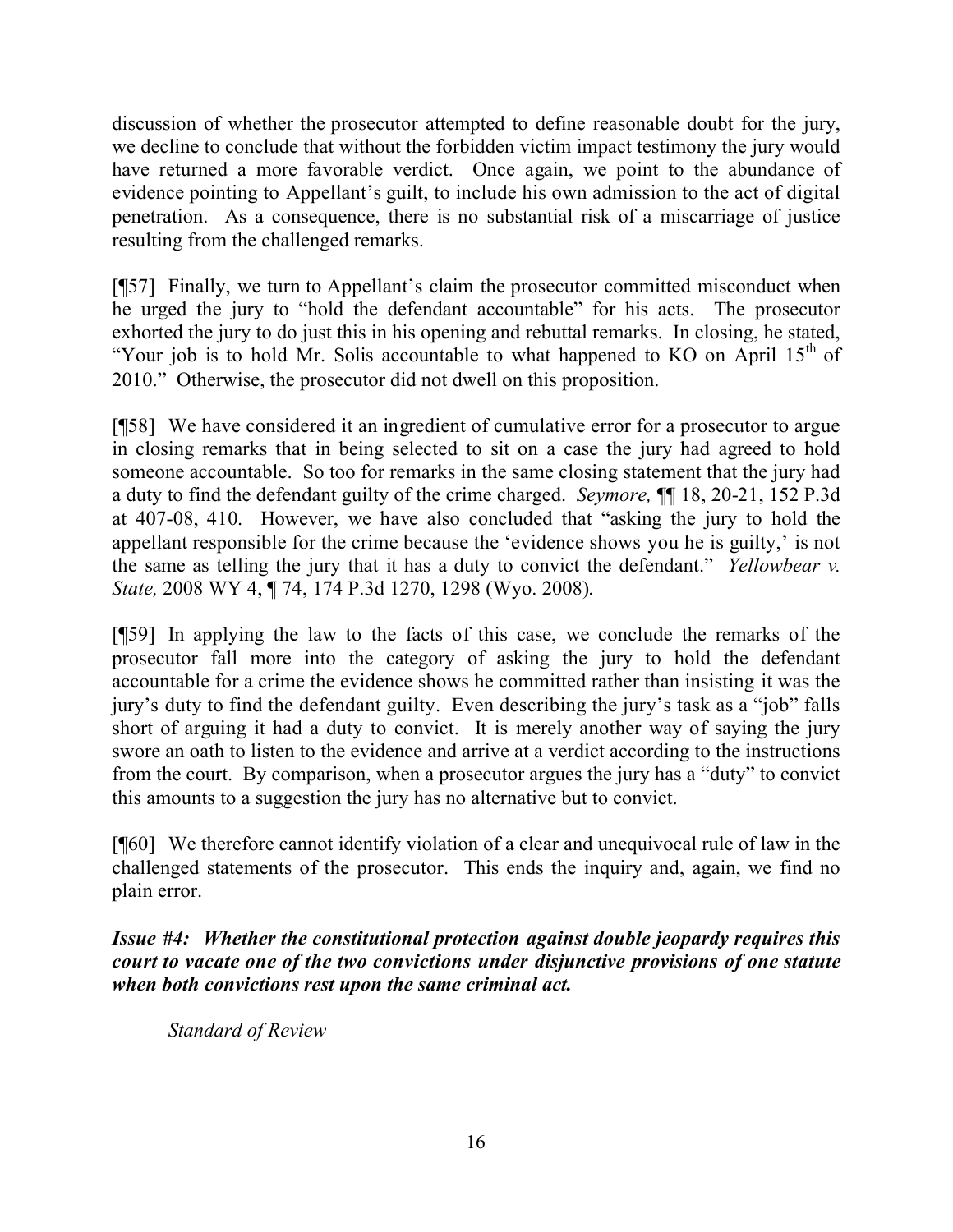[¶61] While a claim of double jeopardy is a jurisdictional defense, Appellant did not raise his claim in the district court.<sup>3</sup> As a consequence, we review for plain error. *Bowlsby v. State,* 2013 WY 72, ¶¶ 5-6, 302 P.3d 913, 915-16 (Wyo. 2013). Again,

> [t]o establish plain error, the appellant must prove (1) the record clearly reflects the alleged error; (2) the existence of a clear and unequivocal rule of law; (3) a clear and obvious transgression of that rule of law; and (4) the error adversely affected a substantial right resulting in material prejudice to him.

*Id.*, **[6** (quoting *Snow v. State*, 2009 WY 117, **[13**) (internal citation omitted).

### *Discussion*

 $\overline{a}$ 

[¶62] Here, of course, the record clearly reflects two convictions under disjunctive subsections of the same statute entered against Appellant as a consequence of the jury's verdict. As well, it is uncontroverted that to subject a defendant to double jeopardy, if the same be present, results in material prejudice to him. *Bowlsby*,  $\P$  7 ("There is also no dispute that an improper conviction and sentence satisfies the prejudice prong of the plain error test." (citing *Ball v. U.S.,* 470 U.S. 856, 864-865 (1985)). The only remaining inquiry, then, is whether or not subjecting Appellant to two convictions under the same statute, as done in this case, amounts to a clear and obvious transgression of a clear and unequivocal rule of law. We find it does.

[¶63] As we have recently stated, the double jeopardy clauses of both the United States Constitution (Amend. V) and the Wyoming Constitution (Art. 1, Sec. 11), which we have held are equivalent in reach, *Bowlsby,* ¶ 8, provide protection against three distinct ills: a

 $3$  We recognize Appellant at trial objected to the consolidated Information on the ground the two counts contained therein were not charged in the alternative but were, instead, two free-standing criminal counts. The district court overruled the objection.

It has been long recognized the prosecution may charge as it sees fit, even in instances where the charges are based on a single act. *Ball v. United States,* 470 U.S. 856, 865, 105 S. Ct. 1668, 84 L. Ed. 2d 740 (1985). *See also, Rivera v. State,* 840 P.2d 933, 943 (Wyo. 1992) (abrogated on other grounds by *Springfield v. State*, 860 P.2d 435 (Wyo. 1993)) (double jeopardy not implicated when two separate criminal charges are founded on same act). The key inquiry is whether, upon conviction of multiple counts based upon a single act, a defendant's multiple convictions can stand in the face of a double jeopardy challenge. *Ball,* 470 U.S. at 865. In the instant case, as a result, the prosecution was free to charge two disjunctive subsections of Wyo. Stat. Ann. § 6-2-303. The district court was correct to overrule Appellant's objection at trial.

Appellant's objection for the first time on appeal to two convictions being entered under the circumstances presented is a different objection than the one interposed at trial to failure to charge in the alternative. As such, plain error review applies.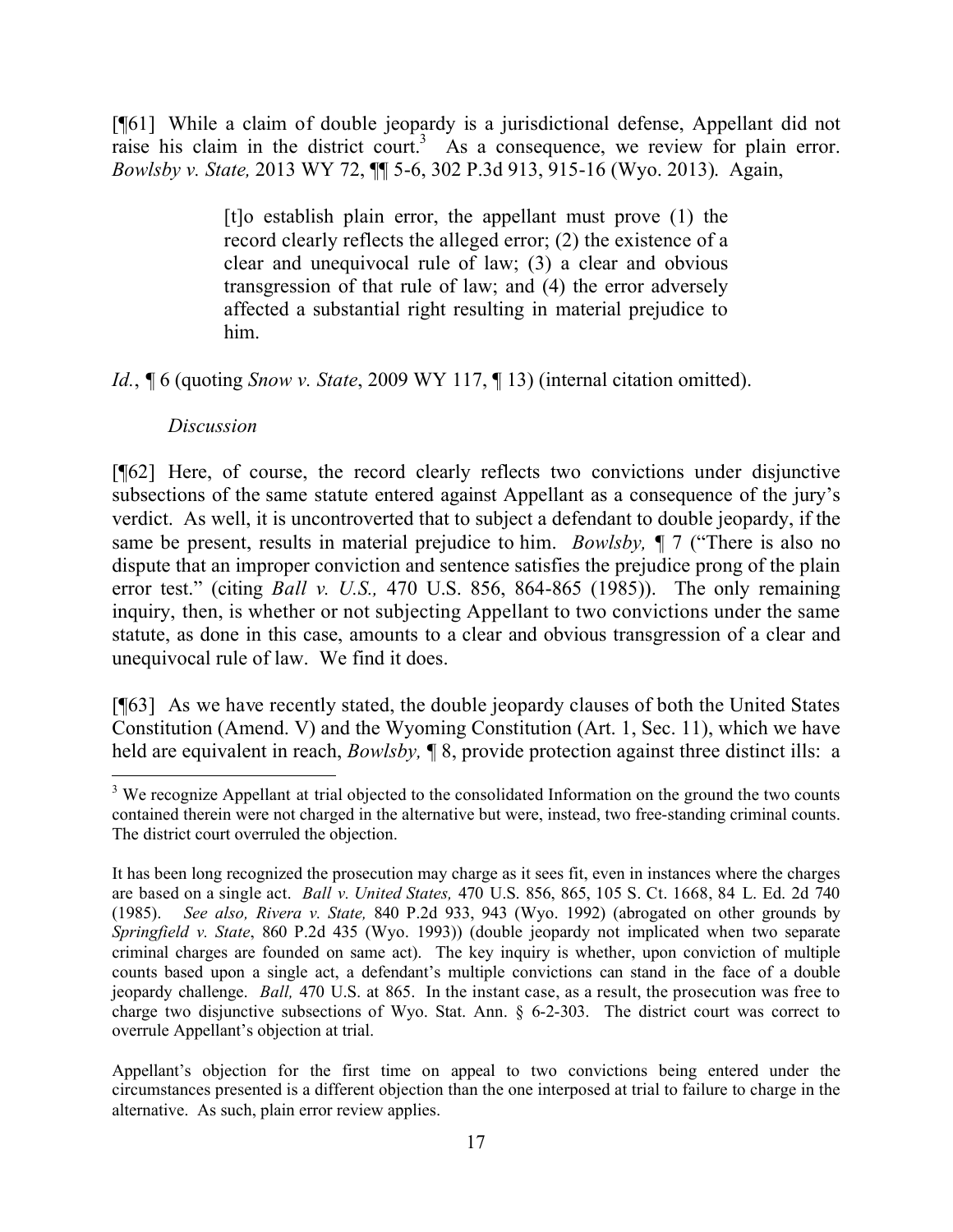second prosecution for the same offense after one has been acquitted, a second prosecution for the same offense after one has been convicted, and multiple punishments for the same offense. *Sweets v. State,* 2013 WY 98, ¶ 20, 307 P.3d 860, 867 (Wyo. 2013). In the instant review we deal with whether or not the third proscription has been violated.

[¶64] Notably, the constitutional proscription against multiple punishments for the same offense includes a proscription against multiple convictions for the same underlying act. *Ball,* 470 U.S. at 861 ("'[P]unishment' must be the equivalent of a criminal conviction and not simply the imposition of sentence."). Thus, simply merging sentences does not cure the ill of multiple punishments for the same offense. As the United States Supreme Court put it in *Ball*:

> The second conviction, whose concomitant sentence is served concurrently, does not evaporate simply because of the concurrence of the sentence. The separate conviction, apart from the concurrent sentence, has potential adverse collateral consequences that may not be ignored. For example, the presence of two convictions on the record may delay the defendant's eligibility for parole or result in an increased sentence under a recidivist statute for a future offense. Moreover, the second conviction may be used to impeach the defendant's credibility and certainly carries the societal stigma accompanying any criminal conviction. Thus, the second conviction, even if it results in no greater sentence, is an impermissible punishment.

*Id.* at 864-865 (internal citations omitted). *See also Bowlsby,* ¶ 7, n.2, 302 P.3d at 916; *Duffy v. State,* 789 P.2d 821, 825, n.3 (Wyo. 1990).

[¶65] Supervening the foregoing principles is the oft-stated proposition that legislative intent is the animating spirit which guides the inquiry into whether or not separate statutes or separate subsections of the same statute may be considered separate offenses which may carry separate convictions and separate sentences without violating double jeopardy. *Ball,* 470 U.S. at 861. *See also Sweets,* ¶ 22, 307 P.3d at 867-68; *Duffy,* 789 P.2d at 825 ("The rule that we have espoused for resolving the question of whether a defendant has been twice placed in jeopardy by virtue of multiple convictions and sentences is to look to the intention of the legislature with respect to whether the conduct should be punished as a single offense or as more than one.").

[¶66] The long-utilized tool for discerning legislative intent in double jeopardy analysis is the old dray horse *Blockburger v. United States,* 284 U.S. 299, 52 S. Ct. 180, 76 L. Ed. 306 (1932), wherein we find familiar black letter law: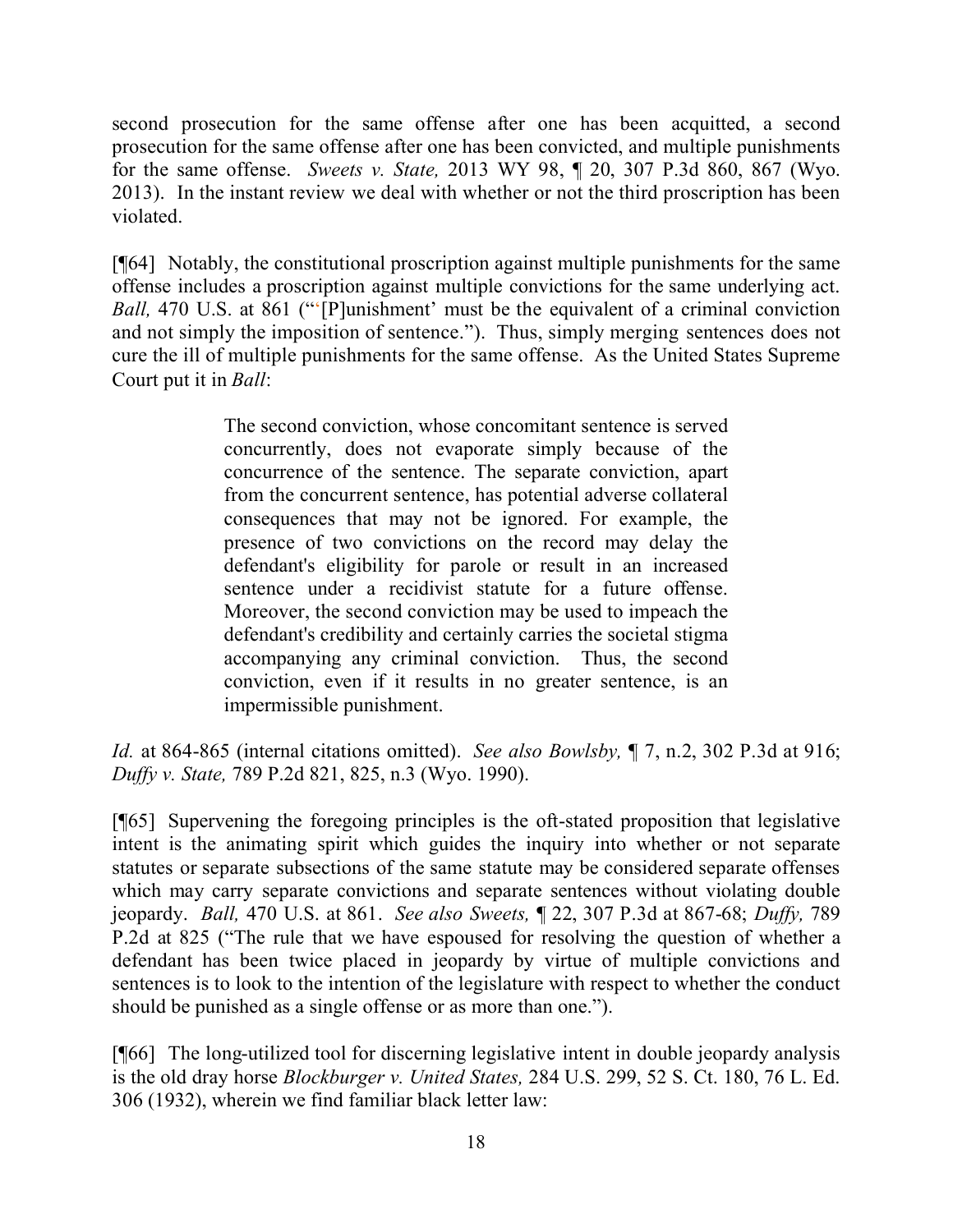The applicable rule is that, where the same act or transaction constitutes a violation of two distinct statutory provisions, the test to be applied to determine whether there are two offenses or only one, is whether each provision requires proof of a fact which the other does not.  $* * * A$  single act may be an offense against two statutes; and if each statute requires proof of an additional fact which the other does not, an acquittal or conviction under either statute does not exempt the defendant from prosecution and punishment under the other.

*Id.* at 304 (internal citations and quotations marks omitted).

[¶67] We recently determined the *Blockburger* "same elements" test is the sole test we will use in determining the propriety of merging two sentences in order to avoid double jeopardy. *Sweets,* ¶ 49, 307 P.3d at 875. Significantly, in a footnote we acknowledged there is little difference in a merger of sentences and a merger of convictions. In the unusual instance where two statutes meet the "same elements" test, the appropriate remedy would be to vacate one of the convictions. *Id.* at n. 4.

[¶68] In *Sweets*, we abandoned the "same facts or evidence" test which we previously employed, along with the "same elements" test, to evaluate claims of double jeopardy based on multiple punishments. *Id.* at ¶ 49, 307 P.3d at 875.Under the "same facts or evidence" test,

> [i]n deciding merger questions, we focus not only on the similarity of the elements of the crimes, but also, and primarily, on the facts proved at trial, for the question is whether those facts show that in practical effect the defendant committed but a single criminal act.

*Bilderback v. State,* 13 P.3d 249, 255 (Wyo. 2000) (quoting *Commonwealth v. Whetstine*, 344 Pa. Super. 246, 496 A.2d 777, 779-80 (1985)). Employing this test could result in a merger question failing the *Blockburger* "same elements" test and yet passing muster under the "same facts or evidence" test resulting in a merger of convictions for sentencing purposes. *Bilderback,* 13 P.3d at 254-55. We only mention this because Appellant in his brief seeks safe harbor in the "same facts or evidence" test as a means of convincing us his two convictions merge and the result should be one conviction only. In this undertaking, with our recent abandonment of the "same facts or evidence" test, he must fail.

[¶69] Our inquiry, though, does not end. We must remember the *Blockburger* "same elements" test, if not met, only leads to a presumption the legislature intended separate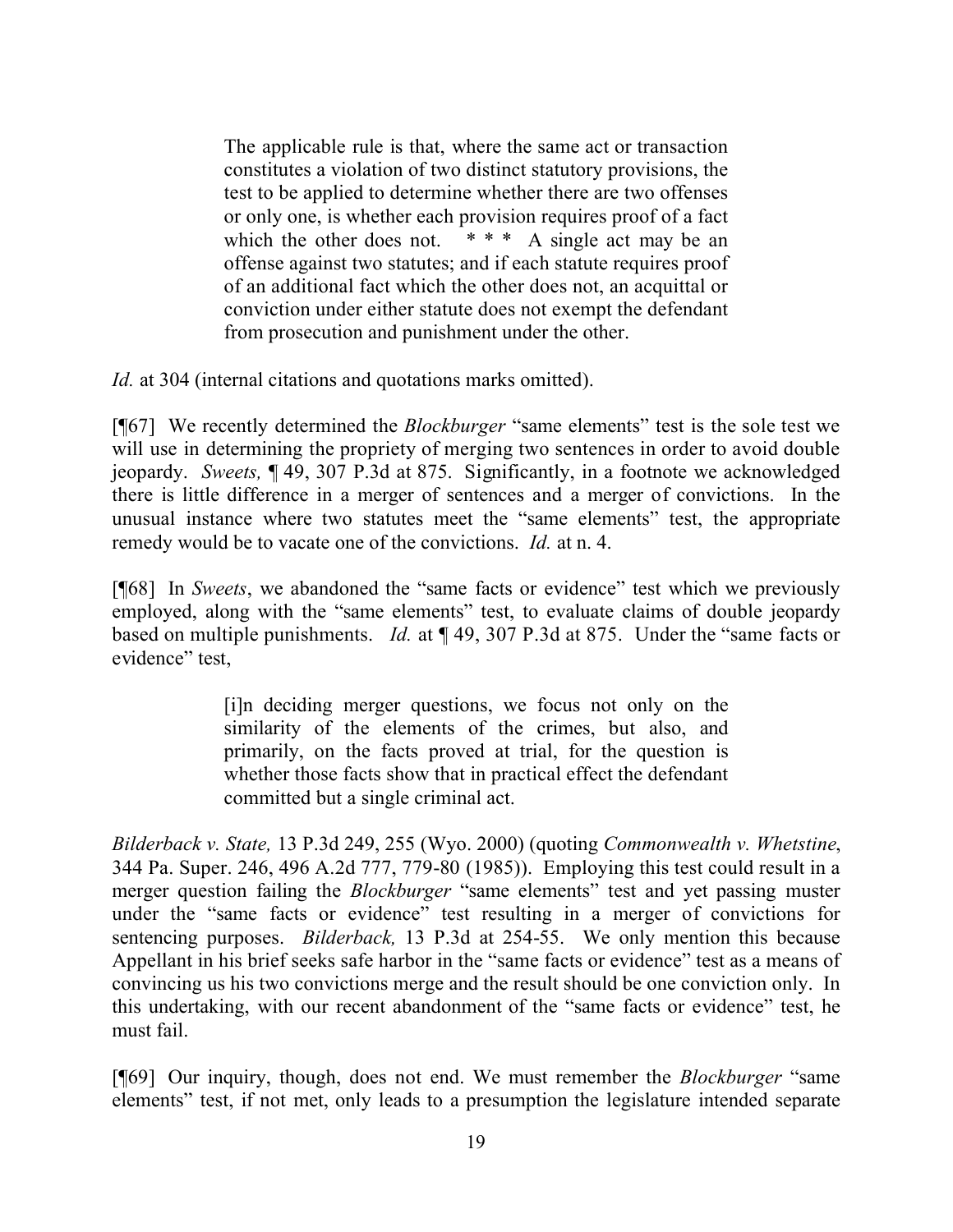convictions and sentences. *Rouse v. State,* 966 P.2d 967, 970 (Wyo. 1998) (overruled on other grounds by *Sweets*, *supra*, as indicated above). We have said, "[t]his rule is simply a rule of statutory construction and should not be afforded preeminence over other rules. Furthermore, it should not be invoked when it leads to a conclusion that is inconsistent with legislative intent." *Duffy*, 789 P.2d at 831. We also recall that in resorting to *Blockburger* as the sole test for settling merger questions, *Sweets* was considering convictions and punishments under two distinct statutes (obtaining property by false pretenses and wrongful taking or disposing of property). The question presented here is different. Here we consider the propriety of the survival of two convictions under disjunctive subsections of the same statute (sexual assault in the second degree).

[¶70] We have previously considered the utility of *Blockburger* as an analytic tool when multiple convictions under a single statute have been evaluated for possible double jeopardy violation. In *Tucker v. State,* 2010 WY 162, 245 P.3d 301 (Wyo. 2010), we considered the propriety of two convictions resulting from two separate charges brought under the same statute but involving two different victims of an alleged aggravated vehicular homicide based on one course of conduct. In upholding two convictions, we averred:

> In instances where the protection against multiple punishments is implicated and multiple convictions are based on violations of different statutes, a double jeopardy claim is analyzed under the "same elements" test described in *Blockburger v. United States*, 284 U.S. 299, 52 S.Ct. 180, 76 L.Ed. 306 (1932), which Wyoming adopted in *State v. Keffer*, 860 P.2d 1118, 1131 (Wyo.1993). That test asks "whether each provision requires proof of an additional fact which the other does not." *Blockburger*, 284 U.S. at 304, 52 S.Ct. at 182. However, in cases that involve two violations of the same statute, the "same elements" test does not apply. Instead, when two violations arise from the same statute, we look directly to the intent of the legislature to determine the appropriate "unit of prosecution." *See Amrein v. State*, 836 P.2d 862, 865 (Wyo.1992). In these situations, we have held that "statutory construction and legislative intent will control the determination whether, when there are multiple victims from a single act or course of conduct, there is only one crime or as many crimes as there are victims." *Id.* at 864; *Tuggle v. State*, 733 P.2d 610, 612 (Wyo.1987); *Vigil*, 563 P.2d at 1352–53; *see also United States v. Ansaldi*, 372 F.3d 118, 125 n. 3 (2d Cir.2004) ("Ordinarily, courts apply the so-called 'Blockburger test' to determine whether or not two charged offenses constitute different crimes. That analysis is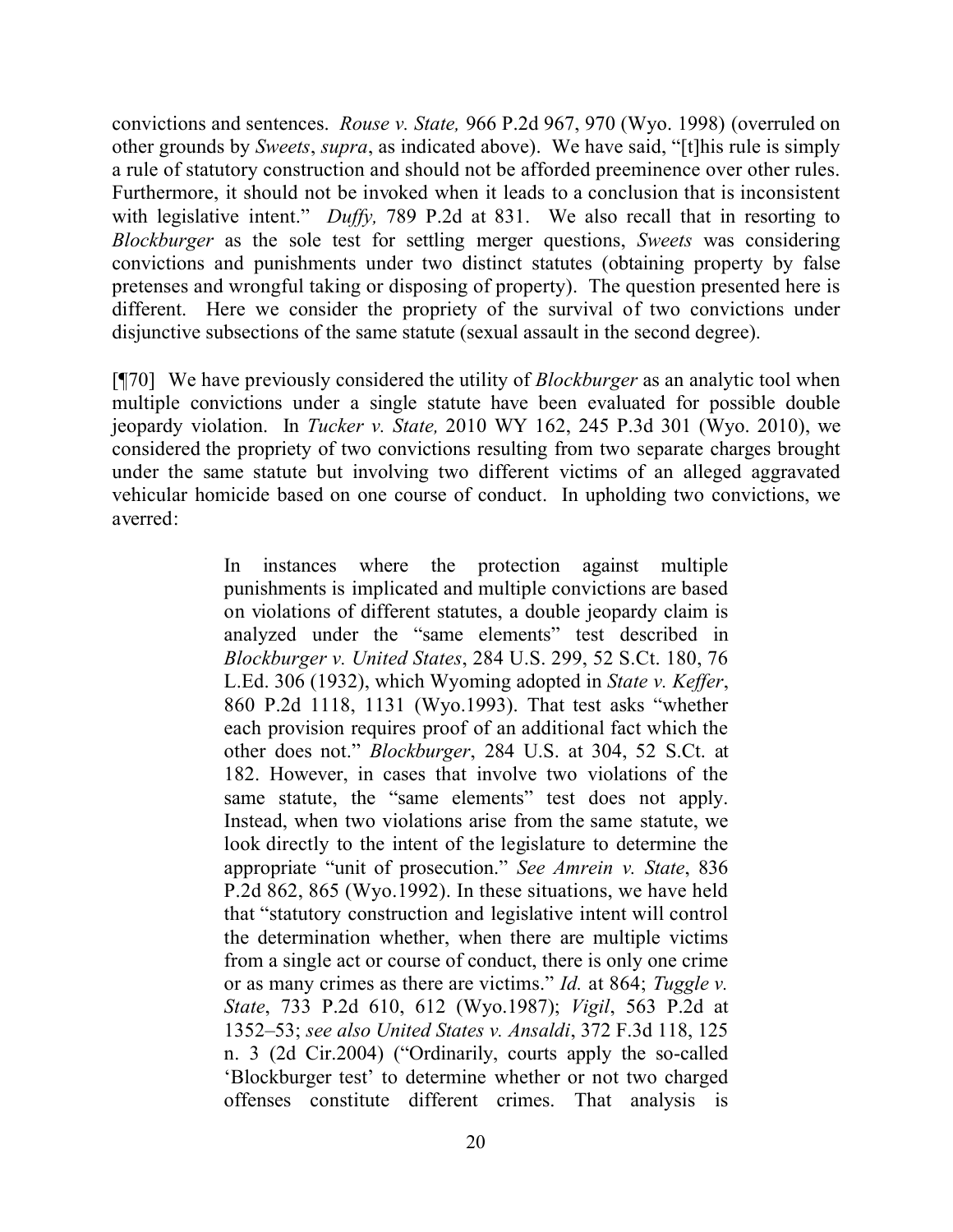inappropriate in this case, because there is only one statute at issue, and so, nothing to compare. Rather than determining whether one act falls within two distinct statutes, as in *Blockburger*, we are asking whether two acts constitute one statutory offense.") (citation omitted), *cert. denied*, 543 U.S. 949, 125 S.Ct. 364, 160 L.Ed.2d 266, *and cert. denied*, 543 U.S. 960, 125 S.Ct. 430, 160 L.Ed.2d 324 (2004); *United States v. Weathers*, 186 F.3d 948, 952 (D.C.Cir.1999) ("Where two violations of the same statute rather than two violations of different statutes are charged, courts determine whether a single offense is involved not by applying the *Blockburger* test, but rather by asking what act the legislature intended as the 'unit of prosecution' under the statute."), *cert. denied*, 529 U.S. 1005, 120 S.Ct. 1272, 146 L.Ed.2d 221  $(2000)$ .

[¶71] To be sure, *Tucker* involved the propriety of two convictions under the same statute where there are multiple victims and one course of conduct. In the case under review, on the other hand, we examine the propriety of two convictions under disjunctive provisions of the same statute where there is, again, one course of conduct but only one victim. Despite the slightly different questions presented, we discern in both scenarios a similar analytic tool: when the question presented is the propriety of multiple convictions under one statute where the same course of conduct is involved, there is a presumption the legislature intended one conviction only. This presumption, however, may be overcome by a showing the legislature intended otherwise. In *Tucker*, we in effect so found.

[¶72] To recognize a presumption in favor of one conviction where separate charges are brought and found under one statute provides a nice symmetry to the opposite presumption we recognize and mentioned earlier: in the case of convictions under separate statutes, the *Blockburger* "same elements" test, if not met, leads to a presumption the legislature intended separate convictions and sentences. This presumption, too, may be overcome by a showing the legislature intended otherwise.

[¶73] At the time Appellant was charged, there were seven (7) alternate ways in which a person could violate Wyo. Stat. Ann. § 6-2-303 (sexual assault in the second degree). The State elected to charge Appellant with violating two (2) of the subsections. Appellant does not argue he passes the *Blockburger* test. That is, Appellant concedes, and it is obvious from scrutiny of the implicated subsections of the statute, the subsections do not contain the same elements.

[¶74] In *Duffy* Appellant argued his convictions for aiding and abetting aggravated robbery and conspiracy to commit burglary should merge for sentencing. In rebuffing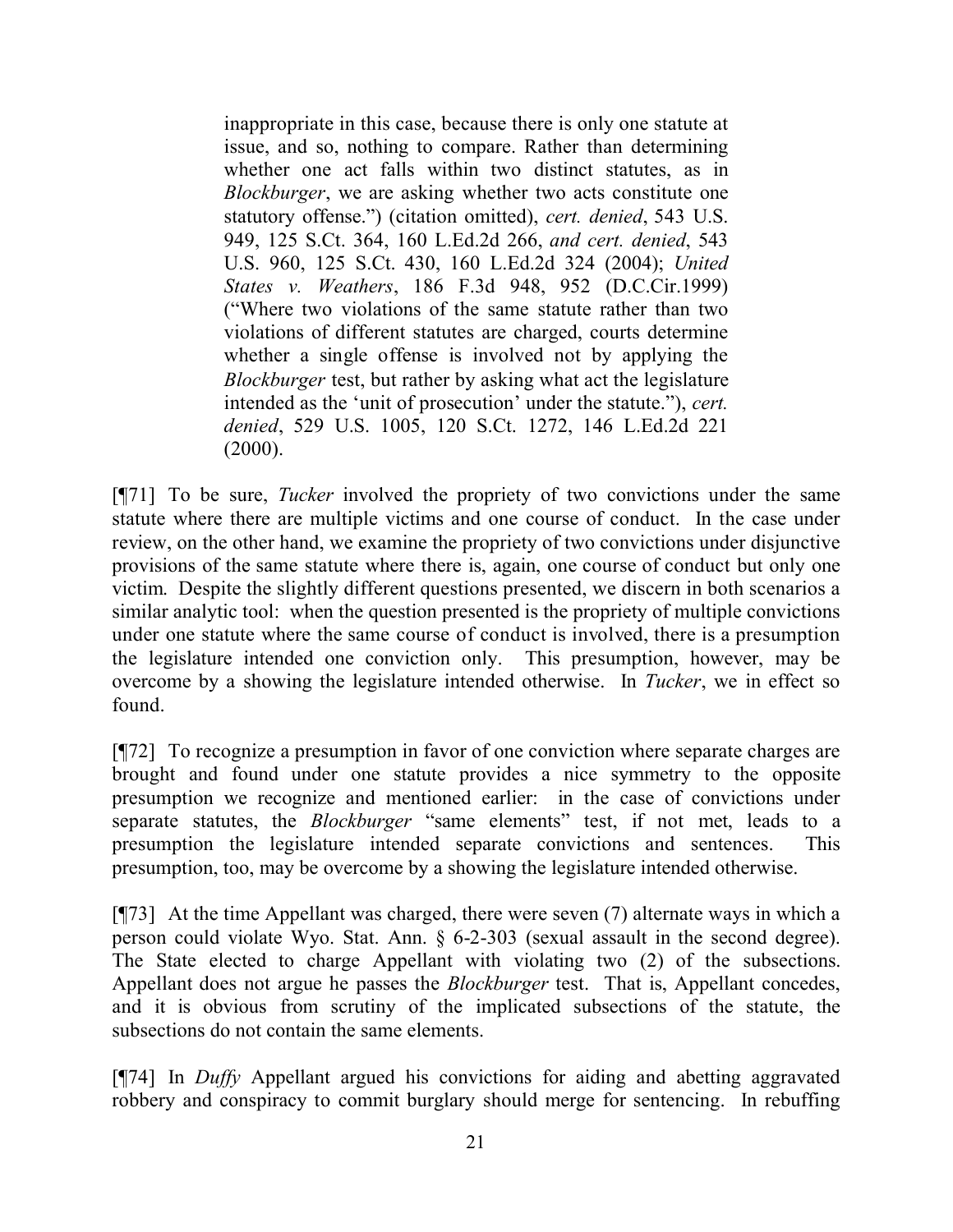this claim, the court first conceded "[i]f the defendant is found guilty on charges represented by two counts that constitute a single offense, the court then must vacate one of the convictions so that the double jeopardy clause is not violated." *Id.* at 825, n.3. But while "[d]efining . . . offenses in different statutes with separate penalties structures a presumption that the legislature intended separate punishments under each statute[,]" *id.* at 831, if "it is clear that the legislature intended alternative means of committing a single offense, only one conviction can be attained even though different evidence would be required to demonstrate the alternative means of committing the offense." *Id.* at 825, n.4. Put otherwise,

> [i]n those instances in which the language and purpose of the statute indicate a legislative intent to structure a single offense with alternative methods specified by which the statute may be violated, any violation of the statute is a single offense. According to the general rule, this is the result even if the evidence demonstrates that the statute has been violated in both of the alternative ways and, in such an instance, only one conviction can be sustained.

*Id.* at 827.

[¶75] Relying on *Duffy,* this court very recently decided *Stalcup v. State,* 2013 WY 114, 311 P.3d 104 (Wyo. 2013), in which appellant claimed two convictions for violating disjunctive provisions of Wyo. Stat. Ann. § 31-5-233 could not stand. The amended Information charged two counts in the alternative, but the verdict form failed to designate the charges as alternatives and simply inquired whether the defendant was guilty of each count in turn. The jury so found. The district court sentenced in like fashion, although it ordered the two DUI convictions to merge for purposes of sentencing. We determined the district court erred in entering a conviction for each DUI charge. We held, "[w]hen a statute describes alternative means of committing the same offense, it will support only one conviction and one sentence even if the evidence shows that the statute was violated in both ways." *Id.* at ¶ 39. We reversed and remanded with instructions to the district court to enter only one conviction for DUI and sentence thereupon.

[¶76] In *Stalcup*, relying as we did on *Duffy*, the Court in effect applied the presumption we have discerned running in favor of a conclusion the legislature intended only one conviction when a statute may be violated in varying ways stated in the disjunctive. That is, disjunctive phrasing is consistent with a legislative intent to create one crime. Naturally, application of the presumption leaves room for analysis of legislative intent on a case-by-case basis.

[¶77] *Stalcup* determines our decision in this case. As a result, under plain error analysis, we hold the district court committed a clear and obvious transgression of a clear